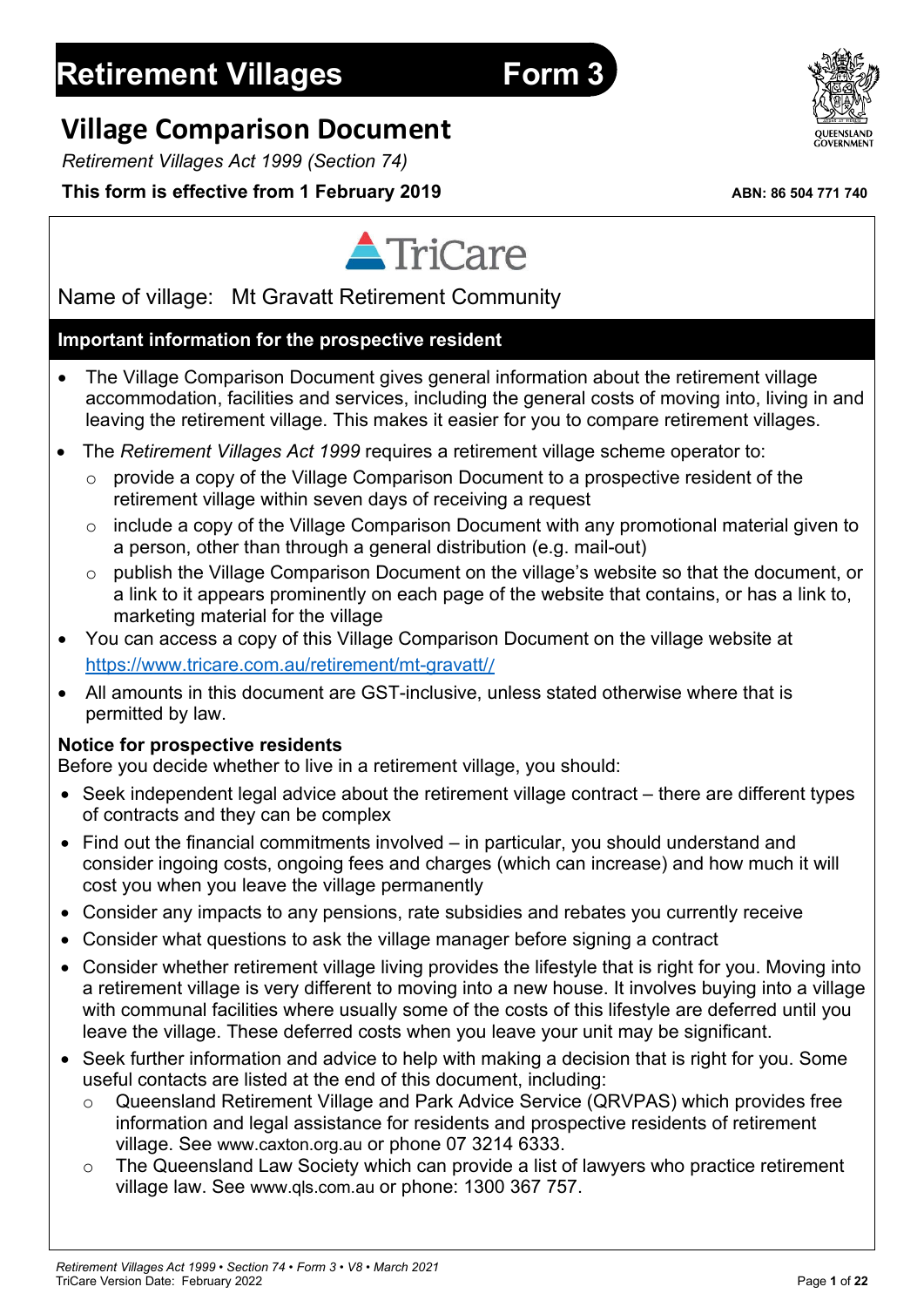#### **More information**

- If you decide to move into a retirement village, the operator will provide you with a Prospective Costs Document for your selected unit, a residence contract and other legal documents.
- By law, you must have a copy of the Village Comparison Document, the Prospective Costs Document, the village by-laws, your residence contract and all attachments to your residence contract for at least 21 days before you and the operator enter into the residence contract. This is to give you time to read these documents carefully and seek professional advice about your legal and financial interests. You have the right to waive the 21-day period if you get legal advice from a Queensland lawyer about your contract.

**The information in this Village Comparison Document is correct as at** *8 February 2022* **and applies to prospective residents.**

**Some of the information in this document may not apply to existing residence contracts.**

| Part 1 - Operator and management details |                                                                        |  |  |  |  |
|------------------------------------------|------------------------------------------------------------------------|--|--|--|--|
| 1.1 Retirement village                   | <b>Retirement Village Name: Mt Gravatt Retirement Community</b>        |  |  |  |  |
| <b>location</b>                          | Street Address: 1748 Logan Road                                        |  |  |  |  |
|                                          | Suburb: Mt Gravatt<br>State: Qld Post Code: 4122                       |  |  |  |  |
| 1.2 Owner of the land                    | Name of land owner: TriCare (Mt Gravatt) Limited                       |  |  |  |  |
| on which the<br>retirement village       | Australian Company Number (ACN): 009 830 184                           |  |  |  |  |
| scheme is located                        | Address: 250 Newnham Road                                              |  |  |  |  |
|                                          | Suburb: Mount Gravatt<br>State: Qld<br>Post Code: 4122                 |  |  |  |  |
| 1.3 Village operator                     | Name of entity that operates the retirement village (scheme operator): |  |  |  |  |
|                                          | TriCare (Mt Gravatt) Limited                                           |  |  |  |  |
|                                          | Australian Company Number (ACN): 009 830 184                           |  |  |  |  |
|                                          | Address: 250 Newnham Road                                              |  |  |  |  |
|                                          | Suburb: Mount Gravatt State: Qld<br>Post Code: 4122                    |  |  |  |  |
|                                          | Date entity became operator: 25 May 1990                               |  |  |  |  |
| 1.4 Village                              | Name of village management entity and contact details                  |  |  |  |  |
| management and<br>onsite availability    | TriCare (Mt Gravatt) Limited                                           |  |  |  |  |
|                                          | Australian Company Number (ACN) 009 830 184                            |  |  |  |  |
|                                          | Phone: 07 3849 4358 Email: mtgravattrc@tricare.com.au                  |  |  |  |  |
|                                          | An onsite manager (or representative) is available to residents:       |  |  |  |  |
|                                          | Full time                                                              |  |  |  |  |
|                                          | Part time                                                              |  |  |  |  |
|                                          | By appointment only                                                    |  |  |  |  |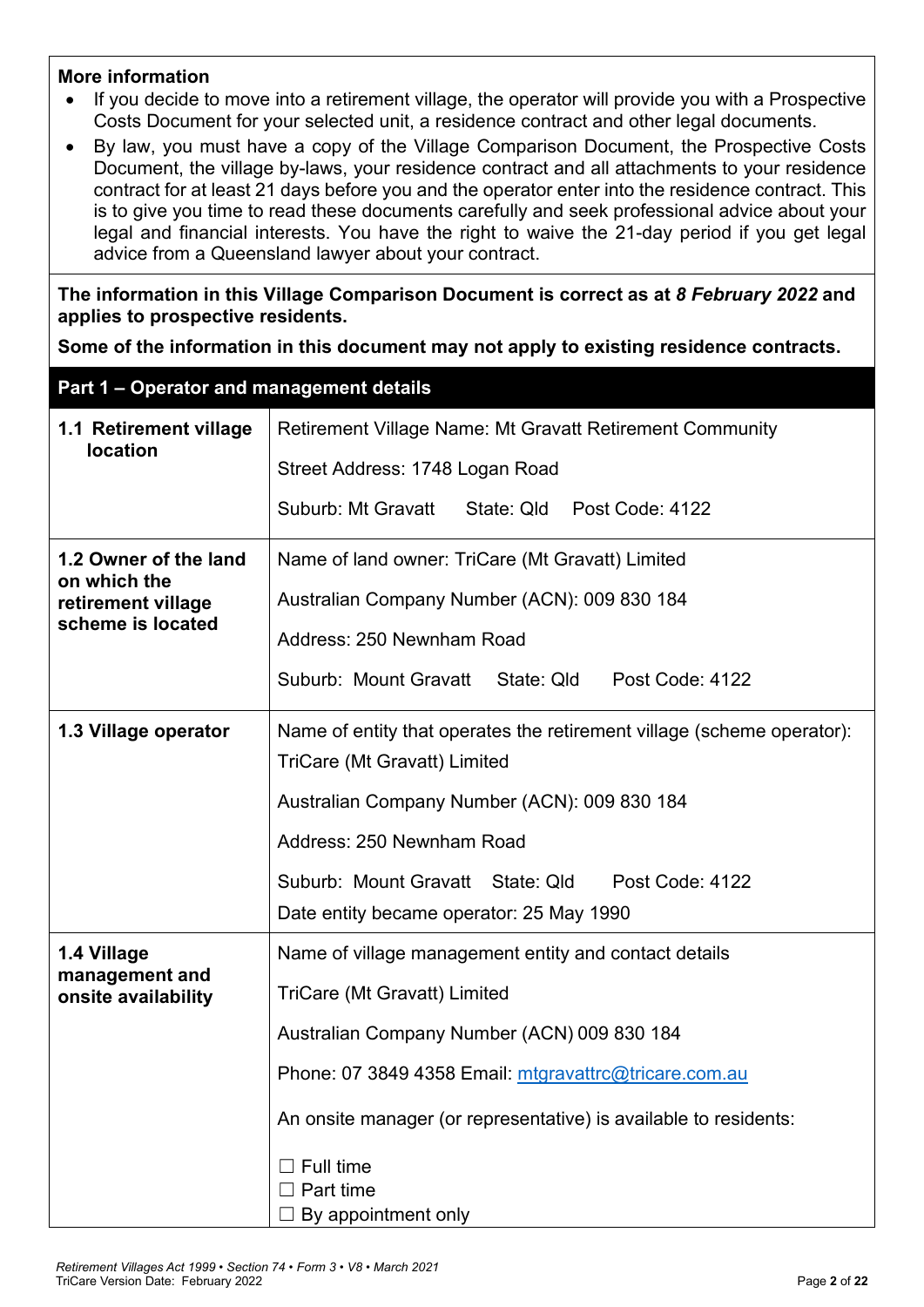|                                                               | None available                                                                                                                                                                                                                                                                                                                    |  |  |  |
|---------------------------------------------------------------|-----------------------------------------------------------------------------------------------------------------------------------------------------------------------------------------------------------------------------------------------------------------------------------------------------------------------------------|--|--|--|
|                                                               | $\boxtimes$ Other                                                                                                                                                                                                                                                                                                                 |  |  |  |
|                                                               | Onsite availability includes:                                                                                                                                                                                                                                                                                                     |  |  |  |
|                                                               | Weekdays: 8:30am to 5:00pm (excluding public holidays)                                                                                                                                                                                                                                                                            |  |  |  |
|                                                               | Weekends: Nil                                                                                                                                                                                                                                                                                                                     |  |  |  |
| 1.5 Approved closure                                          | Is there an approved transition plan for the village?                                                                                                                                                                                                                                                                             |  |  |  |
| plan or transition plan<br>for the retirement                 | $\Box$ Yes $\boxtimes$ No                                                                                                                                                                                                                                                                                                         |  |  |  |
| village                                                       | A written transition plan approved by the Department of Housing and<br>Public Works is required when an existing operator is transitioning<br>control of the retirement village scheme's operation to a new operator.                                                                                                             |  |  |  |
|                                                               | Is there an approved closure plan for the village?                                                                                                                                                                                                                                                                                |  |  |  |
|                                                               | $\Box$ Yes $\boxtimes$ No                                                                                                                                                                                                                                                                                                         |  |  |  |
|                                                               | A written closure plan approved by the residents of the village (by a<br>special resolution at a residents meeting) or by the Department of<br>Housing and Public Works is required if an operator is closing a<br>retirement village scheme. This includes winding down or stopping to<br>operate the village, even temporarily. |  |  |  |
| Part 2 - Age limits                                           |                                                                                                                                                                                                                                                                                                                                   |  |  |  |
| 2.1 What age limits<br>apply to residents in<br>this village? | Prospective residents must be 65 years of age or over. In the case of a<br>joint application, one applicant must be 65 years of age or over and the<br>other applicant reasonably considered by the scheme operator to be<br>suitable and compatible for residence at the village.                                                |  |  |  |
|                                                               | <b>ACCOMMODATION, FACILITIES AND SERVICES</b>                                                                                                                                                                                                                                                                                     |  |  |  |
|                                                               | Part 3 - Accommodation units: Nature of ownership or tenure                                                                                                                                                                                                                                                                       |  |  |  |
| 3.1 Resident                                                  | Freehold (owner resident)                                                                                                                                                                                                                                                                                                         |  |  |  |
| ownership or tenure of<br>the units in the village            | $\boxtimes$ Lease (non-owner resident)                                                                                                                                                                                                                                                                                            |  |  |  |
| is:                                                           | Licence (non-owner resident)                                                                                                                                                                                                                                                                                                      |  |  |  |
|                                                               | Share in company title entity (non-owner resident)                                                                                                                                                                                                                                                                                |  |  |  |
|                                                               | Unit in unit trust (non-owner resident)                                                                                                                                                                                                                                                                                           |  |  |  |
|                                                               | Rental (non-owner resident)                                                                                                                                                                                                                                                                                                       |  |  |  |
|                                                               | $\boxtimes$ Other                                                                                                                                                                                                                                                                                                                 |  |  |  |
|                                                               | <b>Note from the scheme operator:</b> To acquire a right to reside in the<br>Unit, prospective residents enter into a 45 day Lease in respect of the<br>Unit (Lease) and pay \$1,000.00 (referred to as the Lease Purchase<br>Price).                                                                                             |  |  |  |
|                                                               | When the resident enters into a Lease of the Unit, the resident may<br>apply to purchase Preference Shares in the scheme operator of the<br>village, TriCare (Mt Gravatt) Limited ACN 009 830 184 (Preference<br><b>Shares</b> ). The resident has neither a right nor an obligation to purchase                                  |  |  |  |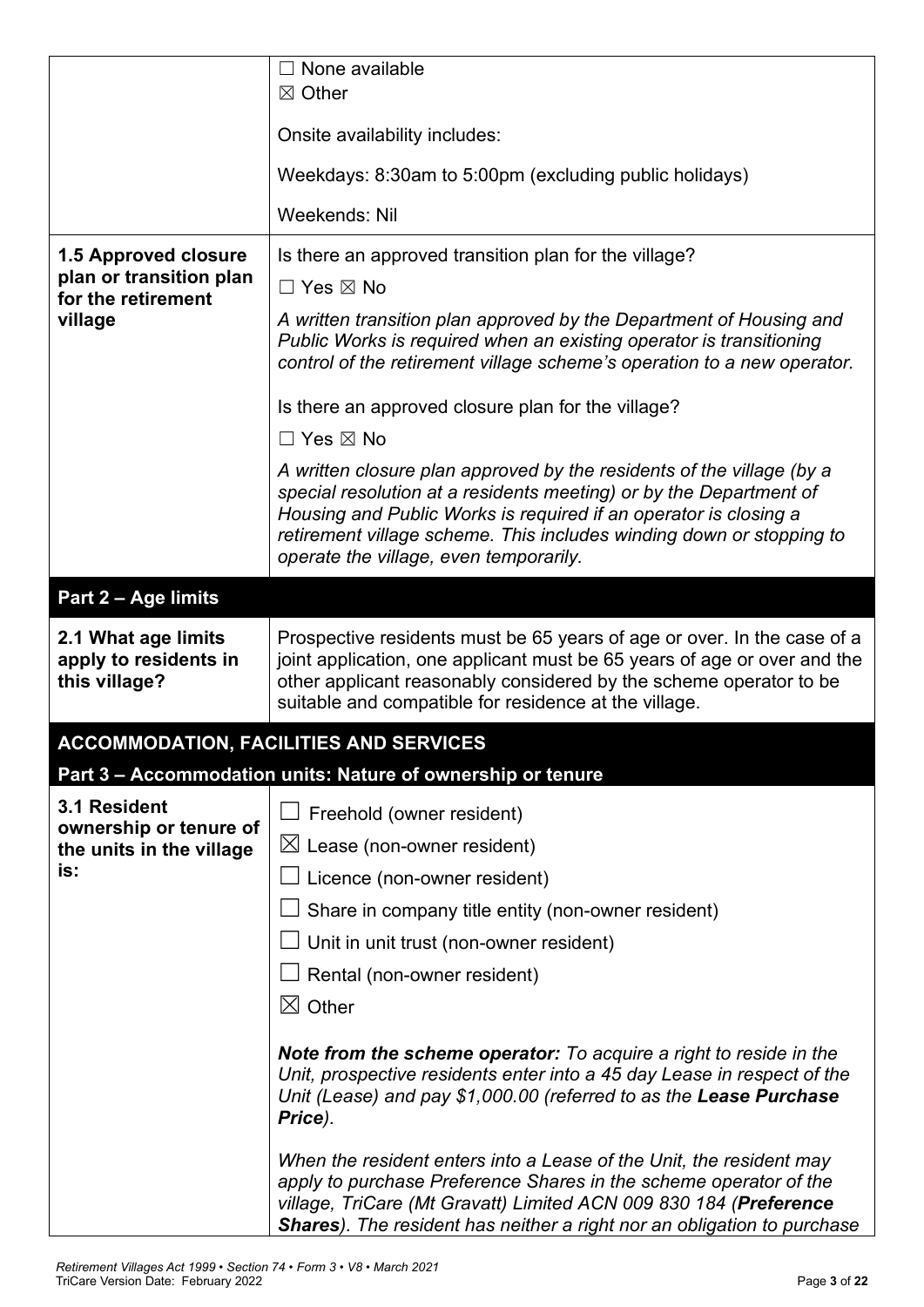|                                                                                         |                                                                   | the Preference Shares. The resident may however apply to purchase<br>the Preference Shares, and if that application is accepted and the<br>resident pays the Share Price, the resident will become the owner of<br>the relevant Preference Shares which has the effect of protecting the<br>resident's interest in the Lease. |                |                                                            |              |  |
|-----------------------------------------------------------------------------------------|-------------------------------------------------------------------|-------------------------------------------------------------------------------------------------------------------------------------------------------------------------------------------------------------------------------------------------------------------------------------------------------------------------------|----------------|------------------------------------------------------------|--------------|--|
|                                                                                         | <b>Accommodation types</b>                                        |                                                                                                                                                                                                                                                                                                                               |                |                                                            |              |  |
|                                                                                         | 3.2 Number of units by<br>accommodation type<br>and tenure        | There are 139 units in the village, comprising 53 single story units and<br>86 units in multi-story building with 2 levels                                                                                                                                                                                                    |                |                                                            |              |  |
|                                                                                         | <b>Accommodation</b>                                              | <b>Freehold</b>                                                                                                                                                                                                                                                                                                               | Leasehold      | <b>Licence</b>                                             | <b>Other</b> |  |
|                                                                                         | unit<br>Independent living<br>units                               |                                                                                                                                                                                                                                                                                                                               |                |                                                            |              |  |
|                                                                                         | <b>Studio</b>                                                     |                                                                                                                                                                                                                                                                                                                               |                |                                                            |              |  |
|                                                                                         | One bedroom                                                       |                                                                                                                                                                                                                                                                                                                               | 12             |                                                            |              |  |
|                                                                                         | Two bedroom                                                       |                                                                                                                                                                                                                                                                                                                               | 41             |                                                            |              |  |
|                                                                                         | Three bedroom                                                     |                                                                                                                                                                                                                                                                                                                               |                |                                                            |              |  |
|                                                                                         | Serviced units                                                    |                                                                                                                                                                                                                                                                                                                               |                |                                                            |              |  |
|                                                                                         | <b>Studio</b>                                                     |                                                                                                                                                                                                                                                                                                                               | $\overline{7}$ |                                                            |              |  |
|                                                                                         | One bedroom                                                       |                                                                                                                                                                                                                                                                                                                               | 71             |                                                            |              |  |
|                                                                                         | Two bedroom                                                       |                                                                                                                                                                                                                                                                                                                               | 8              |                                                            |              |  |
|                                                                                         | Three bedroom                                                     |                                                                                                                                                                                                                                                                                                                               |                |                                                            |              |  |
|                                                                                         | Other                                                             |                                                                                                                                                                                                                                                                                                                               |                |                                                            |              |  |
|                                                                                         | Total number of units                                             |                                                                                                                                                                                                                                                                                                                               | 139            |                                                            |              |  |
|                                                                                         |                                                                   |                                                                                                                                                                                                                                                                                                                               |                |                                                            |              |  |
|                                                                                         | <b>Access and design</b>                                          |                                                                                                                                                                                                                                                                                                                               |                |                                                            |              |  |
|                                                                                         | 3.3 What disability<br>access and design<br>features do the units | $\Box$ Level access from the street into and between all areas of the unit<br>(i.e. no external or internal steps or stairs) in $\Box$ all $\Box$ some units                                                                                                                                                                  |                |                                                            |              |  |
|                                                                                         | and the village<br>contain?                                       | Alternatively, a ramp, elevator or lift allows entry into $\Box$ all $\Box$ some<br>units                                                                                                                                                                                                                                     |                |                                                            |              |  |
|                                                                                         |                                                                   |                                                                                                                                                                                                                                                                                                                               |                | Step-free (hobless) shower in $\Box$ all $\Box$ some units |              |  |
| $\Box$ Width of doorways allow for wheelchair access in $\Box$ all $\Box$ some<br>units |                                                                   |                                                                                                                                                                                                                                                                                                                               |                |                                                            |              |  |
|                                                                                         |                                                                   | Toilet is accessible in a wheelchair in $\Box$ all $\Box$ some units                                                                                                                                                                                                                                                          |                |                                                            |              |  |
|                                                                                         |                                                                   | $\Box$ Other key features in the units or village that cater for people with<br>disability or assist residents to age in place                                                                                                                                                                                                |                |                                                            |              |  |
|                                                                                         |                                                                   | $\boxtimes$ None                                                                                                                                                                                                                                                                                                              |                |                                                            |              |  |
|                                                                                         | Part 4 - Parking for residents and visitors                       |                                                                                                                                                                                                                                                                                                                               |                |                                                            |              |  |

#### *Retirement Villages Act 1999* • *Section 74* • *Form 3* • *V8* • *March 2021* TriCare Version Date: February 2022 Page **4** of **22**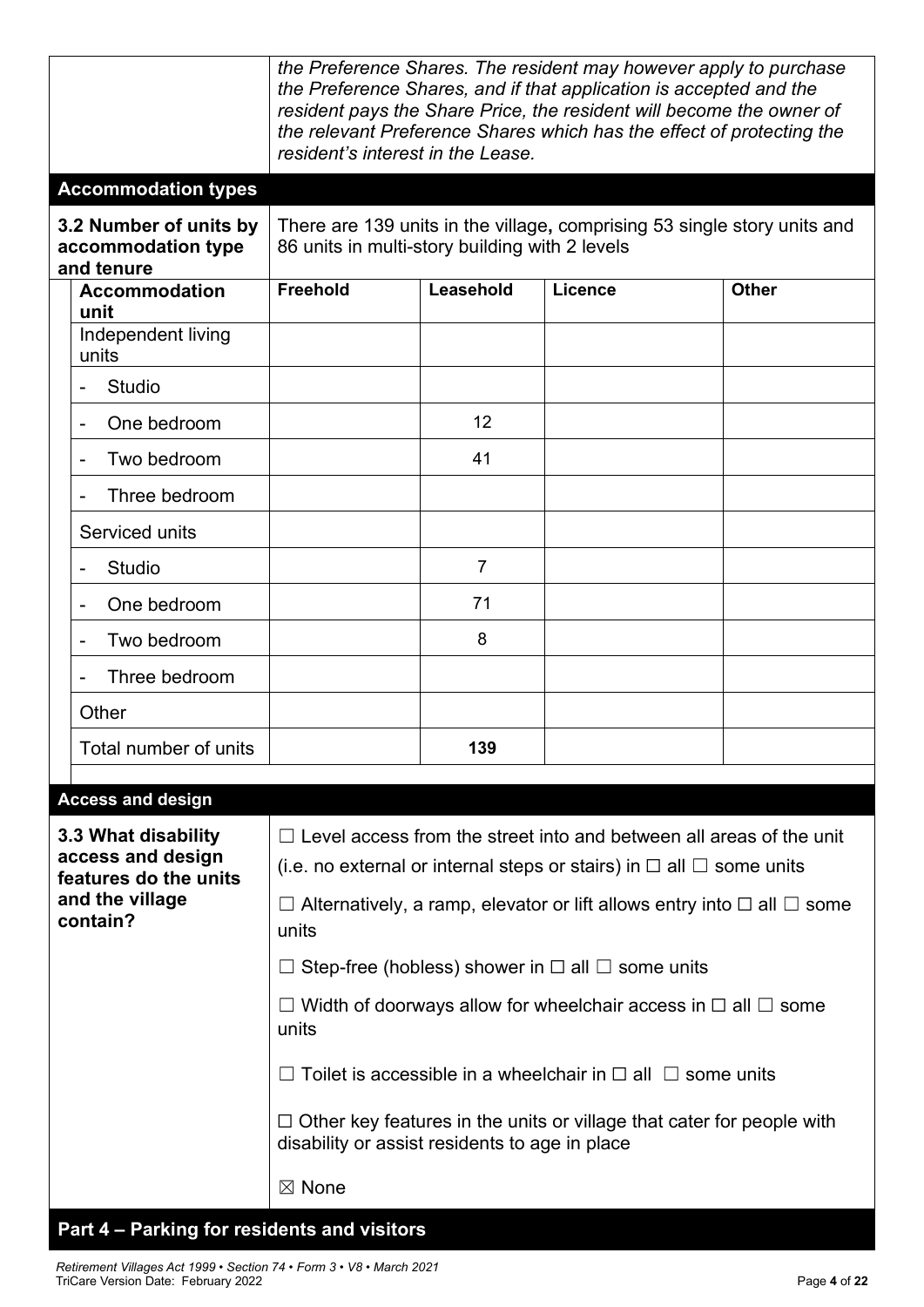| 4.1 What car parking<br>in the village is<br>available for | $\boxtimes$ Some units with own garage or carport attached or adjacent to the<br>unit                                                                              |  |  |  |
|------------------------------------------------------------|--------------------------------------------------------------------------------------------------------------------------------------------------------------------|--|--|--|
| residents?                                                 | $\boxtimes$ Some units with own garage or carport separate from the unit                                                                                           |  |  |  |
|                                                            | Some units with own car park space adjacent to the unit                                                                                                            |  |  |  |
|                                                            | $\Box$ Some units with own car park space separate from the unit                                                                                                   |  |  |  |
|                                                            | $\boxtimes$ General car parking for residents in the village                                                                                                       |  |  |  |
|                                                            | Other parking e.g. caravan or boat                                                                                                                                 |  |  |  |
|                                                            |                                                                                                                                                                    |  |  |  |
|                                                            |                                                                                                                                                                    |  |  |  |
|                                                            | $\Box$ No car parking for residents in the village                                                                                                                 |  |  |  |
|                                                            | Restrictions on resident's car parking include: Residents must use<br>designated resident car spaces and are not permitted to use visitor and<br>staff car spaces. |  |  |  |
| 4.2 Is parking in the                                      | $\boxtimes$ Yes<br>⊟ No                                                                                                                                            |  |  |  |
| village available for<br>visitors?                         | Visitors are not permitted to park in roadways or designated 'resident                                                                                             |  |  |  |
| If yes, parking<br>restrictions include                    | only' car spaces. Visitors are required to park in spaces that are<br>designated for visitors.                                                                     |  |  |  |
| Part 5 - Planning and development                          |                                                                                                                                                                    |  |  |  |
|                                                            |                                                                                                                                                                    |  |  |  |
| 5.1 Is construction or                                     | Year village construction started: 1990                                                                                                                            |  |  |  |
| development of the                                         | $\boxtimes$ Fully developed / completed                                                                                                                            |  |  |  |
| village complete?                                          | $\Box$ Partially developed / completed                                                                                                                             |  |  |  |
|                                                            | $\Box$ Construction yet to commence                                                                                                                                |  |  |  |
| 5.2 Construction,<br>development                           | Provide detail of any construction, development or redevelopment<br>relating to the retirement village land, including details of any related                      |  |  |  |
| applications and                                           | development approval or development applications in accordance with                                                                                                |  |  |  |
| development<br>approvals                                   | the Planning Act 2016                                                                                                                                              |  |  |  |
| Provide details and                                        | Not applicable.                                                                                                                                                    |  |  |  |
| timeframe of<br>development or                             |                                                                                                                                                                    |  |  |  |
| proposed development,<br>including the final               | <b>Note from the scheme operator</b> : The scheme operator intends to                                                                                              |  |  |  |
| number and types of                                        | redevelop the retirement village at a future date. The redeveloped<br>village may include greater density, higher buildings and more                               |  |  |  |
| units and any new<br>facilities.                           | residents.                                                                                                                                                         |  |  |  |
| 5.3 Redevelopment                                          | Is there an approved redevelopment plan for the village under the                                                                                                  |  |  |  |
| plan under the<br><b>Retirement Villages</b>               | <b>Retirement Villages Act?</b>                                                                                                                                    |  |  |  |
| Act 1999                                                   | $\boxtimes$ No<br>Yes                                                                                                                                              |  |  |  |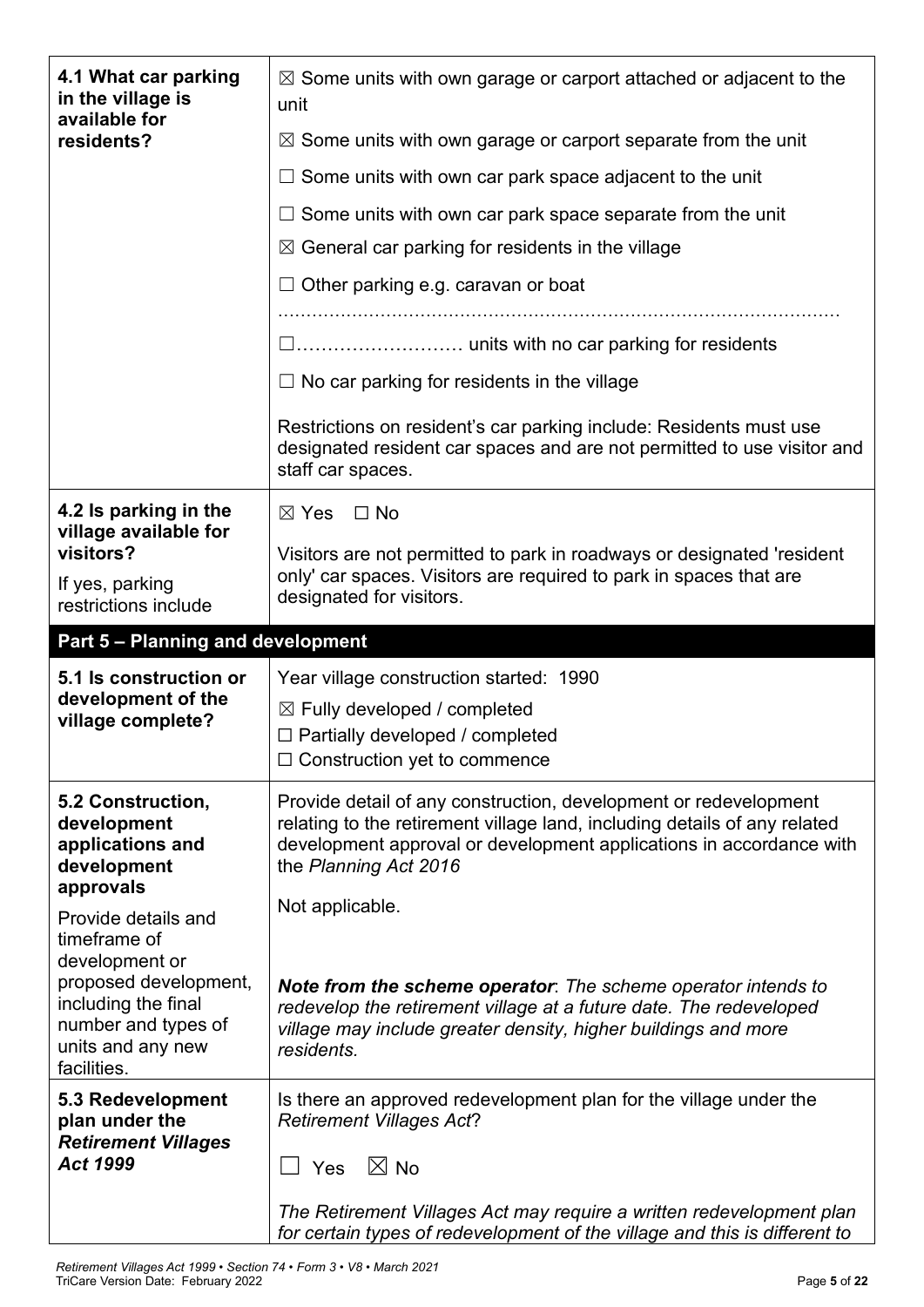|                                                                                                                                                                                                                | a development approval. A redevelopment plan must be approved by<br>the residents of the village (by a special resolution at a residents<br>meeting) or by the Department of Housing and Public Works.                                                                                                                                                                                                                                               |                                                                                                                                                                                                                                                                                                                                                                                                                                                                                                                                  |  |  |  |  |
|----------------------------------------------------------------------------------------------------------------------------------------------------------------------------------------------------------------|------------------------------------------------------------------------------------------------------------------------------------------------------------------------------------------------------------------------------------------------------------------------------------------------------------------------------------------------------------------------------------------------------------------------------------------------------|----------------------------------------------------------------------------------------------------------------------------------------------------------------------------------------------------------------------------------------------------------------------------------------------------------------------------------------------------------------------------------------------------------------------------------------------------------------------------------------------------------------------------------|--|--|--|--|
|                                                                                                                                                                                                                | Note: see notice at end of document regarding inspection of the<br>development approval documents.                                                                                                                                                                                                                                                                                                                                                   |                                                                                                                                                                                                                                                                                                                                                                                                                                                                                                                                  |  |  |  |  |
| Part 6 - Facilities onsite at the village                                                                                                                                                                      |                                                                                                                                                                                                                                                                                                                                                                                                                                                      |                                                                                                                                                                                                                                                                                                                                                                                                                                                                                                                                  |  |  |  |  |
| 6.1 The following<br>facilities are currently<br>available to residents:                                                                                                                                       | $\boxtimes$ Activities or games room<br>Arts and crafts room<br>Auditorium<br>$\boxtimes$ BBQ area outdoors<br>$\boxtimes$ Billiards room<br>$\boxtimes$ Bowling green [indoor]<br>Business centre (e.g.<br>computers, printers, internet<br>access)<br>Chapel / prayer room<br>$\boxtimes$ Communal laundries<br>(serviced apartments only)<br>$\boxtimes$ Community room or centre<br>$\boxtimes$ Dining room<br>$\boxtimes$ Gardens<br>$\Box$ Gym | $\Box$ Medical consultation room<br>Restaurant<br>$\Box$ Shop<br>$\boxtimes$ Swimming pool<br>[outdoor] [not heated]<br>$\boxtimes$ Separate lounge in community<br>centre<br>$\boxtimes$ Spa [outdoor] [not heated]<br>Storage area for boats / caravans<br>$\Box$ Tennis court<br>$\boxtimes$ Village bus or transport<br>$\boxtimes$ Workshop<br>Other<br>Note from the scheme operator:<br>The facilities indicated in this section<br>are current as at the date of this<br>document, but may be varied at a<br>future date |  |  |  |  |
|                                                                                                                                                                                                                | $\boxtimes$ Hairdressing or beauty<br>room<br>$\boxtimes$ Library                                                                                                                                                                                                                                                                                                                                                                                    |                                                                                                                                                                                                                                                                                                                                                                                                                                                                                                                                  |  |  |  |  |
| Details about any facility that is not funded from the General Services Charge paid by residents or<br>if there are any restrictions on access or sharing of facilities (e.g. with an aged care facility). N/A |                                                                                                                                                                                                                                                                                                                                                                                                                                                      |                                                                                                                                                                                                                                                                                                                                                                                                                                                                                                                                  |  |  |  |  |
| 6.2 Does the village<br>have an onsite,<br>attached, adjacent or<br>co-located residential<br>aged care facility?                                                                                              | $\boxtimes$ Yes<br>$\Box$ No<br>Name of residential aged care facility and name of the approved<br>provider<br>Upper Mt Gravatt Aged Care Residence<br>(TriCare Agay Street Aged Care Pty Ltd - ABN 82 605 597 082)                                                                                                                                                                                                                                  |                                                                                                                                                                                                                                                                                                                                                                                                                                                                                                                                  |  |  |  |  |
|                                                                                                                                                                                                                | <b>Note from the scheme operator:</b> Mt Gravatt Aged Care Residence<br>(TriCare Mt Gravatt Aged Care Pty Ltd - ABN 67 605 597 457) is an<br>additional residential aged care facility owned by a related party of the<br>scheme operator. It is located at 20 Somerfield Street, Mt Gravatt.                                                                                                                                                        |                                                                                                                                                                                                                                                                                                                                                                                                                                                                                                                                  |  |  |  |  |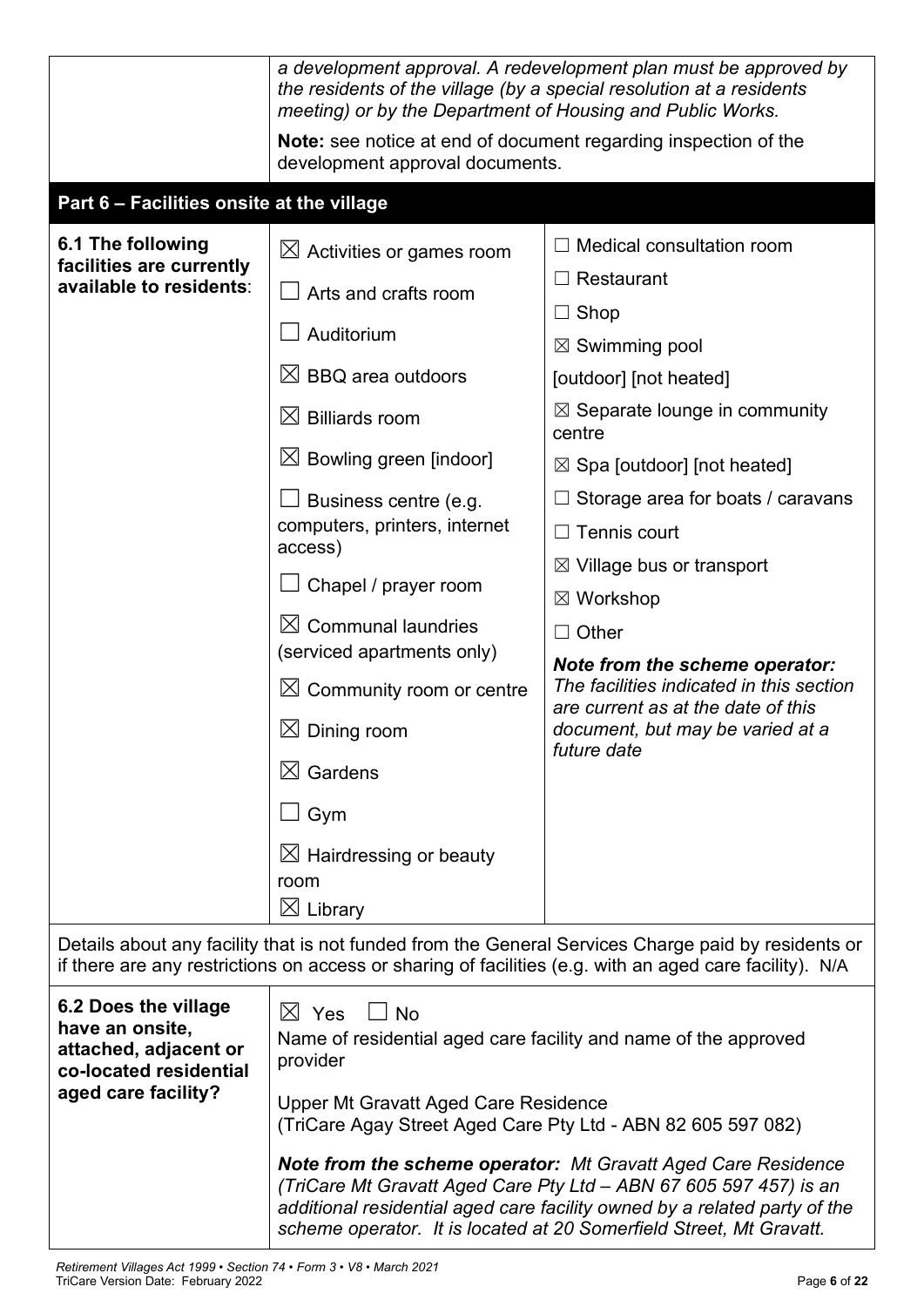**Note:** Aged care facilities are not covered by the *Retirement Villages Act 1999 (Qld).* The retirement village operator cannot keep places free or guarantee places in aged care for residents of the retirement village. To enter a residential aged care facility, you must be assessed as eligible by an Aged Care Assessment Team (ACAT) in accordance with the *Aged Care Act 1997 (Cwth)*. Exit fees may apply when you move from your retirement village unit to other accommodation and may involve entering a new contract.

#### **Part 7 – Services**

| 7.1 What services are<br>provided to all village<br>residents (funded from<br>the General Services<br>Charge fund paid by<br>residents)? | 'General Services' provided to all residents are:<br><b>Staffing costs</b><br>$\blacksquare$<br>Costs of management and administration<br>$\blacksquare$<br>24 hours emergency call service<br>$\blacksquare$<br>Government rates and charges including water and sewerage<br>٠<br><b>Waste services</b><br>$\blacksquare$<br>General insurance on units, community buildings, facilities,<br>п<br>equipment and furnishings<br>Community electricity accounts<br>п<br>Cleaning all common buildings, facilities and equipment<br>٠<br>Minor repairs and maintenance to exterior and interior of residents<br>п<br>units, all common buildings, facilities and equipment<br>General maintenance of gardens and grounds<br>п<br>Mini-bus – regular trips to local shopping centres (additional fee for<br>п<br>longer trips)<br>Additional optional services provided to residents of serviced<br>apartments in exchange for the Personal Services Charge are:<br>Lunch and dinner<br>٠<br>Provisions for continental breakfast<br>п<br>Weekly linen service<br>п<br>Weekly housekeeping service<br>٠ |
|------------------------------------------------------------------------------------------------------------------------------------------|------------------------------------------------------------------------------------------------------------------------------------------------------------------------------------------------------------------------------------------------------------------------------------------------------------------------------------------------------------------------------------------------------------------------------------------------------------------------------------------------------------------------------------------------------------------------------------------------------------------------------------------------------------------------------------------------------------------------------------------------------------------------------------------------------------------------------------------------------------------------------------------------------------------------------------------------------------------------------------------------------------------------------------------------------------------------------------------------------|
| 7.2 Are optional<br>personal services<br>provided or made<br>available to residents<br>on a user-pays basis?                             | $\boxtimes$ Yes<br>$\Box$ No<br>Minor maintenance requests - \$34.00 hourly labour charge plus<br>п<br>materials<br>Non-emergency call out fee - \$25.00 per attendance<br>п<br>Casual dining and guest meals – refer to management.<br>٠<br>Meals – dining room or delivery to unit – refer to management for<br>п<br>current pricing<br>Domestic and lifestyle services - \$30.00 hourly charge, including<br>п<br>cleaning materials<br>Personal laundry - \$18.00 for each load<br>Additional linen - at cost<br>п<br>For full details of terms and conditions which apply to the provision of<br>these services, please ask the village manager.<br>Details of other personal services and their cost which are available<br>from time to time are available from the village manager.                                                                                                                                                                                                                                                                                                          |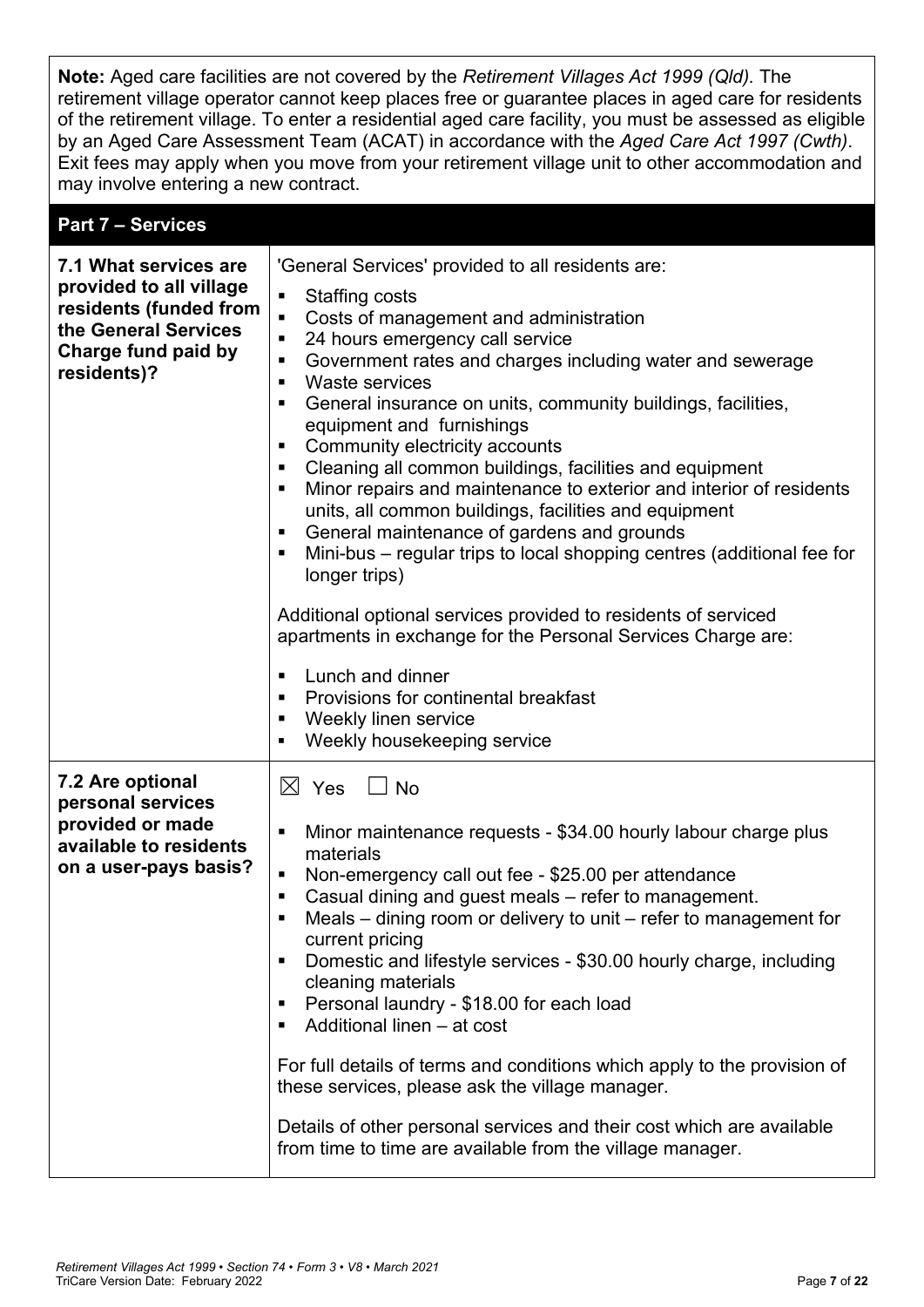|                                                                             | Note from the scheme operator: The above prices are current as at<br>the date of this document but are subject to change and are reviewed<br>at a minimum on an annual basis.                                                                                                                                                                                                                                                                   |  |  |  |
|-----------------------------------------------------------------------------|-------------------------------------------------------------------------------------------------------------------------------------------------------------------------------------------------------------------------------------------------------------------------------------------------------------------------------------------------------------------------------------------------------------------------------------------------|--|--|--|
| 7.3 Does the<br>retirement village<br>operator provide<br>government funded | $\Box$ Yes, the operator is an Approved Provider of home care under the<br>Aged Care Act 1997 (Registered Accredited Care Supplier - RACS ID                                                                                                                                                                                                                                                                                                    |  |  |  |
| home care services<br>under the Aged Care<br>Act 1997 (Cwth)?               | $\Box$ Yes, home care is provided in association with an Approved<br>Provider:                                                                                                                                                                                                                                                                                                                                                                  |  |  |  |
|                                                                             | $\boxtimes$ No, the operator does not provide home care services, residents<br>can arrange their own home care services                                                                                                                                                                                                                                                                                                                         |  |  |  |
|                                                                             | Note from the scheme operator: Heather Hill Home Care is an<br>independent care provider who can provide home care services at the<br>village. Please contact the village Manager for further details.                                                                                                                                                                                                                                          |  |  |  |
| the retirement village provider, if one is offered.                         | Note: Some residents may be eligible to receive a Home Care Package, or a Commonwealth<br>Home Support Program subsidised by the Commonwealth Government if assessed as eligible by<br>an aged care assessment team (ACAT) under the Aged Care Act 1997 (Cwth). These home care<br>services are not covered by the Retirement Villages Act 1999 (Qld).<br>Residents can choose their own approved Home Care Provider and are not obliged to use |  |  |  |
| Part 8 - Security and emergency systems                                     |                                                                                                                                                                                                                                                                                                                                                                                                                                                 |  |  |  |
| 8.1 Does the village<br>have a security<br>system?                          | $\boxtimes$ No<br>Yes                                                                                                                                                                                                                                                                                                                                                                                                                           |  |  |  |
| 8.2 Does the village<br>have an emergency                                   | <b>No</b><br>$\boxtimes$ Yes - all residents<br>Optional                                                                                                                                                                                                                                                                                                                                                                                        |  |  |  |
| help system?                                                                | Resident units are supplied with emergency call pendants which are                                                                                                                                                                                                                                                                                                                                                                              |  |  |  |
|                                                                             | monitored 24 hours per day, 7 days per week.                                                                                                                                                                                                                                                                                                                                                                                                    |  |  |  |
| If yes or optional:<br>the emergency help<br>system details are:            |                                                                                                                                                                                                                                                                                                                                                                                                                                                 |  |  |  |
| the emergency help<br>system is monitored<br>between:                       |                                                                                                                                                                                                                                                                                                                                                                                                                                                 |  |  |  |
| 8.3 Does the village                                                        | $\bowtie$<br>Yes<br><b>No</b>                                                                                                                                                                                                                                                                                                                                                                                                                   |  |  |  |
| have equipment that<br>provides for the safety                              | First aid kit and defibrillator                                                                                                                                                                                                                                                                                                                                                                                                                 |  |  |  |
| or medical emergency<br>of residents?                                       |                                                                                                                                                                                                                                                                                                                                                                                                                                                 |  |  |  |
| If yes, list or provide<br>details e.g. first aid kit,<br>defibrillator     |                                                                                                                                                                                                                                                                                                                                                                                                                                                 |  |  |  |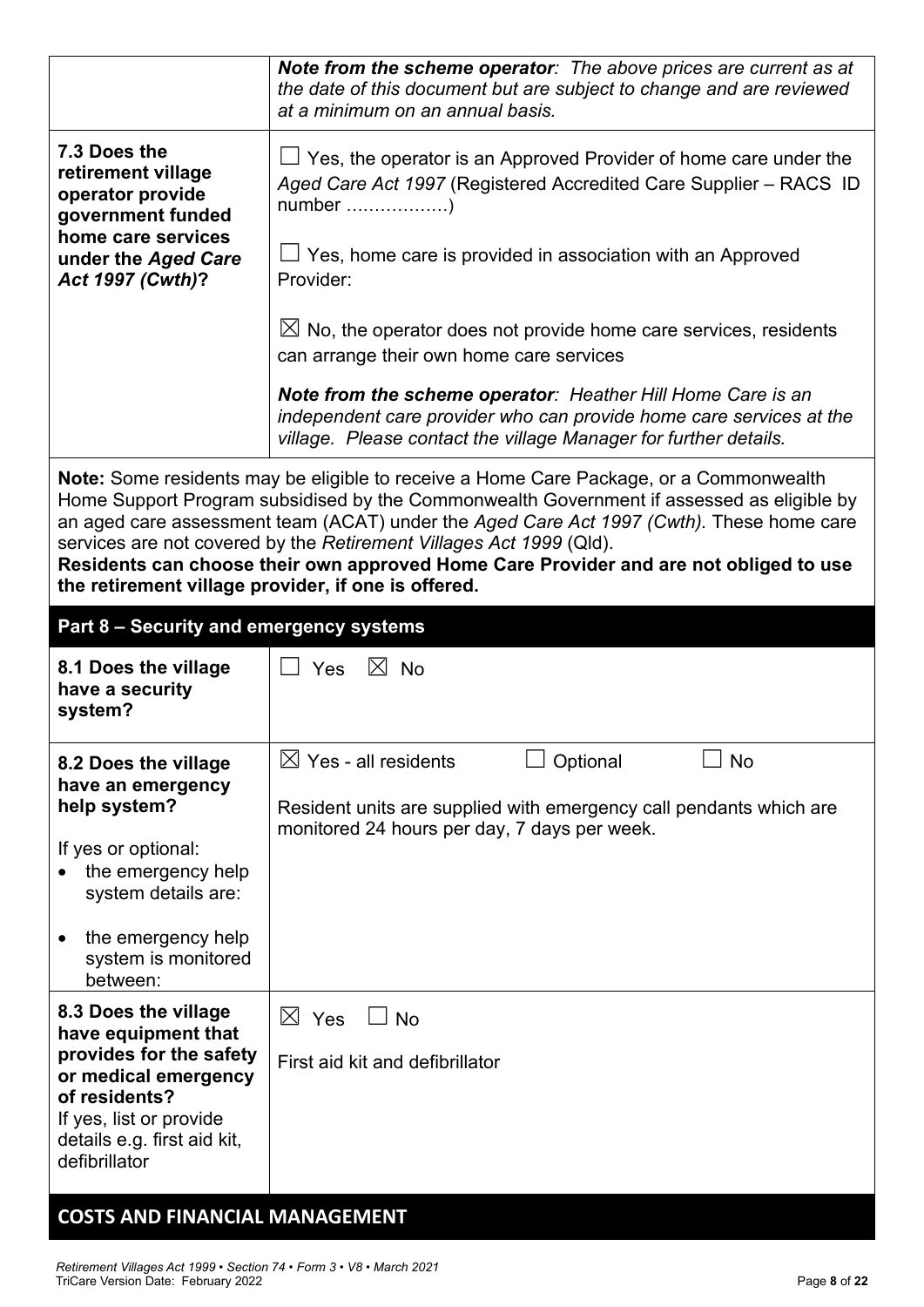#### **Part 9 – Ingoing contribution - entry costs to live in the village**

*An ingoing contribution is the amount a prospective resident must pay under a residence contract to secure a right to reside in the retirement village. The ingoing contribution is also referred to as the sale price or purchase price. It does not include ongoing charges such as rent or other recurring fees.*

*Note from the scheme operator: The ingoing contributions listed below are inclusive of the Lease Purchase Price.*

| 9.1 What is the                                                                                                                                    | <b>Accommodation Unit</b>                                                                                            | Range of ingoing contribution                                                                                            |  |  |
|----------------------------------------------------------------------------------------------------------------------------------------------------|----------------------------------------------------------------------------------------------------------------------|--------------------------------------------------------------------------------------------------------------------------|--|--|
| estimated ingoing<br>contribution (sale                                                                                                            | <b>Independent Living Units</b>                                                                                      |                                                                                                                          |  |  |
| price) range for all<br>types of units in the<br>village                                                                                           | Studio                                                                                                               |                                                                                                                          |  |  |
|                                                                                                                                                    | One bedroom                                                                                                          | \$235,000 to \$310,000                                                                                                   |  |  |
|                                                                                                                                                    | Two bedrooms                                                                                                         | \$305,000 to \$475,000                                                                                                   |  |  |
|                                                                                                                                                    | Three bedrooms                                                                                                       |                                                                                                                          |  |  |
|                                                                                                                                                    | <b>Serviced Apartments</b>                                                                                           |                                                                                                                          |  |  |
|                                                                                                                                                    | Studio                                                                                                               | \$105,000 to \$120,000                                                                                                   |  |  |
|                                                                                                                                                    | One bedroom                                                                                                          | \$145,000 to \$165,000                                                                                                   |  |  |
|                                                                                                                                                    | Two bedrooms                                                                                                         | \$245,000 to \$275,000                                                                                                   |  |  |
|                                                                                                                                                    | Three bedrooms                                                                                                       |                                                                                                                          |  |  |
|                                                                                                                                                    | Other (specify)                                                                                                      |                                                                                                                          |  |  |
|                                                                                                                                                    | Full range of ingoing<br>contributions for all unit $ 105,000\>$ to $ 475,000\>$<br>types                            |                                                                                                                          |  |  |
| 9.2 Are there different<br>financial options<br>available for paying<br>the ingoing                                                                | $\boxtimes$ Yes<br><b>No</b>                                                                                         |                                                                                                                          |  |  |
| contribution and exit<br>fee or other fees and                                                                                                     | There are 2 contract options available:                                                                              |                                                                                                                          |  |  |
| charges under a                                                                                                                                    | <b>Standard Option</b>                                                                                               |                                                                                                                          |  |  |
| residence contract?                                                                                                                                | No Capital Appreciation Option (referred to in the Constitution of<br>the scheme operator as the 'Nil SOCAP Option') |                                                                                                                          |  |  |
| If yes: specify or set out<br>in a table how the<br>contract options work<br>e.g. pay a higher<br>ingoing contribution and<br>less or no exit fee. | The key differences between the 2 contract options are:                                                              |                                                                                                                          |  |  |
|                                                                                                                                                    | <b>Contract option</b>                                                                                               | <b>Resident's Capital Appreciation</b>                                                                                   |  |  |
|                                                                                                                                                    | <b>Standard Option</b>                                                                                               | <b>Share</b><br>The resident is entitled to 50% of<br>any capital appreciation when<br>their Preference Shares are sold. |  |  |
|                                                                                                                                                    | Nil SOCAP Option                                                                                                     | The resident is not entitled to a<br>share of any capital appreciation                                                   |  |  |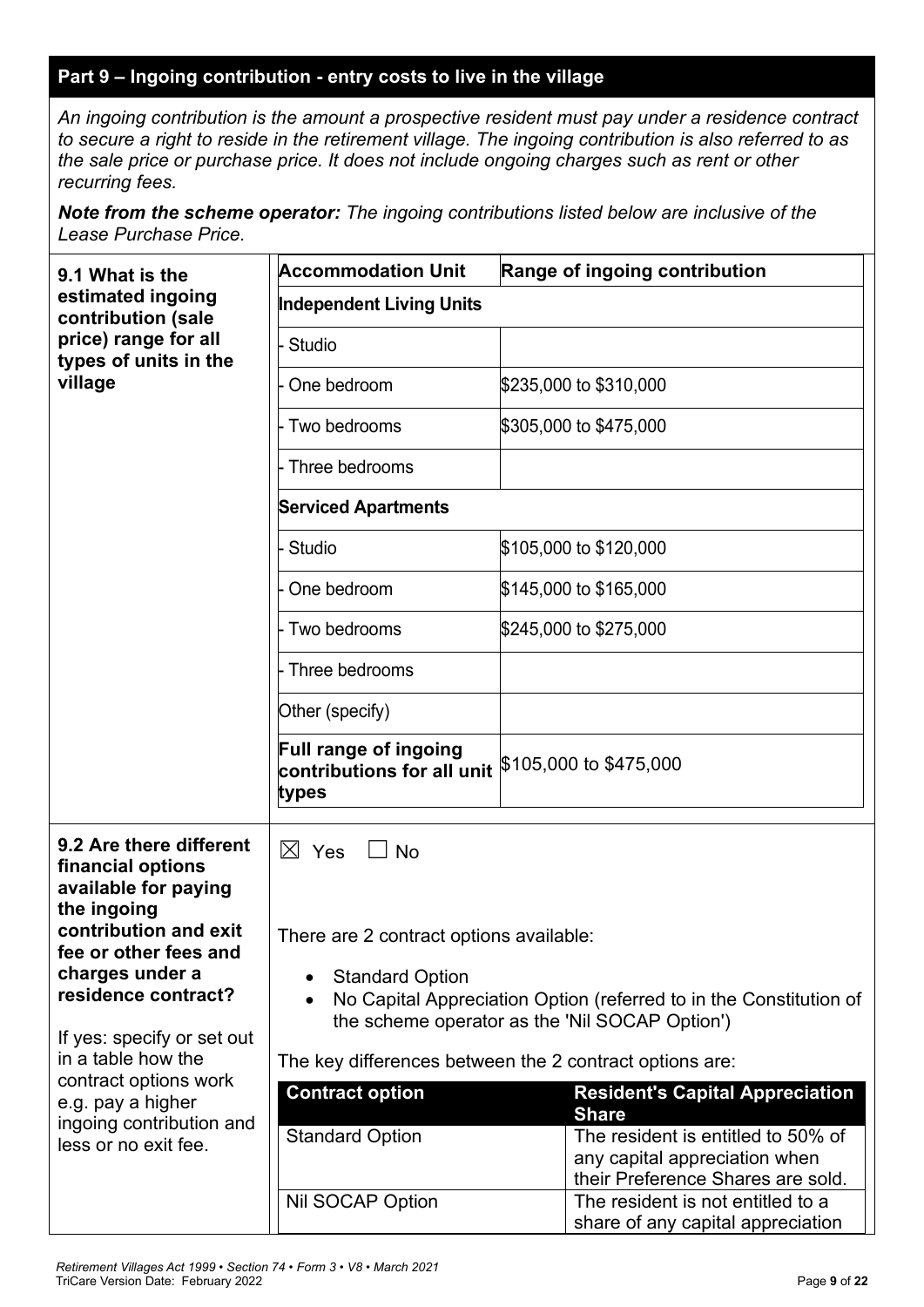|                                                            |                                                                                                                                                                                                                                                                                                                                                                                                                                                                                                                                                                                                                                                                                                                       | when their Preference Shares are<br>sold.                                                                                                                                                                                       |
|------------------------------------------------------------|-----------------------------------------------------------------------------------------------------------------------------------------------------------------------------------------------------------------------------------------------------------------------------------------------------------------------------------------------------------------------------------------------------------------------------------------------------------------------------------------------------------------------------------------------------------------------------------------------------------------------------------------------------------------------------------------------------------------------|---------------------------------------------------------------------------------------------------------------------------------------------------------------------------------------------------------------------------------|
| 9.3 What other entry<br>costs do residents<br>need to pay? | Transfer or stamp duty<br>$\Box$<br>$\boxtimes$ Costs related to your residence contract: Entry Administration Fee<br>currently set at \$850.00 including GST<br>$\Box$ Costs related to any other contract<br>$\Box$ Advance payment of General Services Charge<br>$\boxtimes$ Other costs: Titles Office registration fee for the Lease of \$234.00<br>resident may apply to purchase Preference Shares in the scheme<br>(Preference Shares).<br>If the resident elects to purchase the Preference Shares and their<br>which is a significant capital sum, the general amount of which is<br>detailed in part 9.1 of this Village Comparison Document.<br>Please also refer to part 3.1 above for more information. | <b>Note from the scheme operator:</b> After the Lease is entered into, the<br>operator of the village, TriCare (Mt Gravatt) Limited ACN 009 830 184<br>application is accepted, the resident is required to pay the Share price |

**Part 10 – Ongoing Costs - costs while living in the retirement village**

**General Services Charge:** Residents pay this charge for the general services supplied or made available to residents in the village, which may include management and administration, gardening and general maintenance and other services or facilities for recreation and entertainment described at 7.1.

**Maintenance Reserve Fund contribution:** Residents pay this charge for maintaining and repairing (but not replacing) the village's capital items e.g. communal facilities, swimming pool. This fund may or may not cover maintaining or repairing items in your unit, depending on the terms of your residence contract.

The budgets for the General Services Charges Fund and the Maintenance Reserve Fund are set each financial year and these amounts can increase each year. The amount to be held in the Maintenance Reserve Fund is determined by the operator using a quantity surveyor's report.

**Note:** The following ongoing costs are all stated as weekly amounts to help you compare the costs of different villages. However, the billing period for these amounts may not be weekly.

**10.1 Current weekly rates of General Services Charge and Maintenance Reserve Fund contribution**

| <b>Type of Unit</b>            | General<br><b>Services</b><br>Charge $-$<br>single<br>occupancy<br>(weekly) | <b>General</b><br><b>Services</b><br>Charge $-$<br>double<br>occupancy<br>(weekly) | <b>Maintenance Reserve</b><br><b>Fund contribution</b><br>(weekly) |
|--------------------------------|-----------------------------------------------------------------------------|------------------------------------------------------------------------------------|--------------------------------------------------------------------|
| <b>Independent Living Unit</b> |                                                                             |                                                                                    |                                                                    |
| Studio                         |                                                                             |                                                                                    |                                                                    |
| One bedroom Type B, B3         | \$93.13                                                                     | \$113.36                                                                           | \$24.58                                                            |
| One bedroom Type B5-3          | \$97.90                                                                     | \$118.13                                                                           | \$25.84                                                            |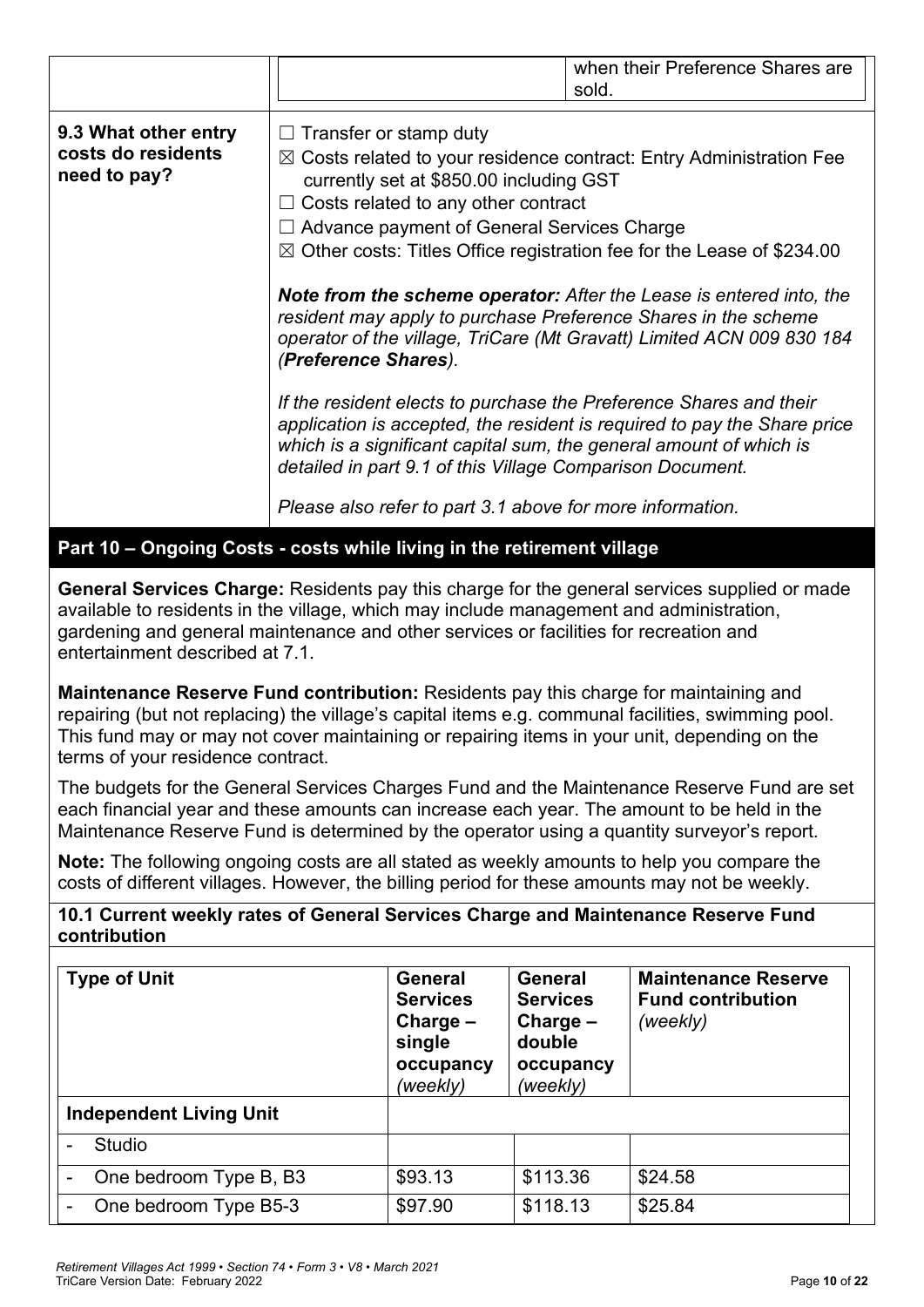| $\overline{\phantom{a}}$ | Two bedrooms Type C<br>Two bedrooms Type D, D3<br>Two bedrooms Type D5, D5-1,<br>D5-3, D5-3A, D5-4, D5-5<br>Two bedrooms Type D5-2 | \$97.90<br>\$107.27<br>\$109.19<br>\$121.22 | \$118.13<br>\$127.50<br>\$129.42<br>\$141.45 | \$25.84<br>\$28.31<br>\$28.82<br>\$31.99 |
|--------------------------|------------------------------------------------------------------------------------------------------------------------------------|---------------------------------------------|----------------------------------------------|------------------------------------------|
|                          | <b>Serviced Apartment</b>                                                                                                          |                                             |                                              |                                          |
|                          | Studio<br>One bedroom Type F<br>One bedroom Type E                                                                                 | \$95.03<br>\$115.43<br>\$120.41             | N/A<br>N/A                                   | \$25.08<br>\$30.46<br>\$31.78            |
|                          | Two bedrooms                                                                                                                       | \$126.47                                    | N/A                                          | \$33.38                                  |

# **Serviced Apartment**

| <b>Type of Unit</b> | <b>Serviced</b><br><b>Apartment</b><br>Fee – single<br>occupancy<br>(weekly) | <b>Serviced</b><br><b>Apartment</b><br>Fee - double<br>occupancy<br>(weekly) | <b>Personal</b><br><b>Services</b><br>charge – single<br>occupancy<br>(weekly) | <b>Personal</b><br><b>Services</b><br>charge $-$<br>double<br>occupancy<br>(weekly) |
|---------------------|------------------------------------------------------------------------------|------------------------------------------------------------------------------|--------------------------------------------------------------------------------|-------------------------------------------------------------------------------------|
| Studio              | \$69.32                                                                      | N/A                                                                          | \$159.90                                                                       | N/A                                                                                 |
| One bedroom         | \$69.32                                                                      | \$138.64                                                                     | \$165.97                                                                       | \$301.65                                                                            |
| Two bedrooms        | \$69.32                                                                      | \$138.64                                                                     | \$172.08                                                                       | \$307.76                                                                            |

*Note from the scheme operator: In addition to the General Services Charge and the Maintenance Reserve Fund contribution, residents of serviced apartments are required to pay the Serviced Apartment Fee. Optional services are provided to residents of serviced apartments in exchange for the Personal Services Charge.*

**Last three years of General Services Charge and Maintenance Reserve Fund contribution**

| <b>Financial</b><br>year | <b>General Services</b><br>Charge (range)<br>(weekly) | Overall %<br>change from<br>previous year | <b>Maintenance</b><br><b>Reserve Fund</b><br>contribution (range)<br>(weekly) | Overall %<br>change from<br>previous year<br>$(+ or -)$ |
|--------------------------|-------------------------------------------------------|-------------------------------------------|-------------------------------------------------------------------------------|---------------------------------------------------------|
|                          | <b>Independent Living Units</b>                       |                                           |                                                                               |                                                         |
| 2018/19                  | \$82.32 to \$107.14                                   | 4.1%                                      | \$27.31 to \$35.54                                                            | -5%                                                     |
| $2010120$                | $600.01 + 6115.71$                                    | 0 <sup>0</sup>                            | 621.591.621.00                                                                | 1001                                                    |

| 2019/20 | S88.91 to \$115.72  | 8%   | 524.58 to \$31.99                | $-10%$ |
|---------|---------------------|------|----------------------------------|--------|
| 2020/21 | \$90.86 to \$118.26 | 2.2% | $\frac{1}{2}$ \$24.58 to \$31.99 | 0%     |

# **Serviced Apartments**

| 2018/19  | \$84.00 to \$111.78 | 4.1% | $$27.87$ to \$37.08 | -5%    |
|----------|---------------------|------|---------------------|--------|
| 12019/20 | \$90.72 to \$120.73 | 8%   | \$25.08 to \$33.38  | $-10%$ |
| 2020/21  | \$92.71 to \$123.38 | 2.2% | \$25.08 to \$33.38  | 0%     |

**10.2 What costs relating to the units** 

 $\boxtimes$  Contents insurance  $\Box$  Water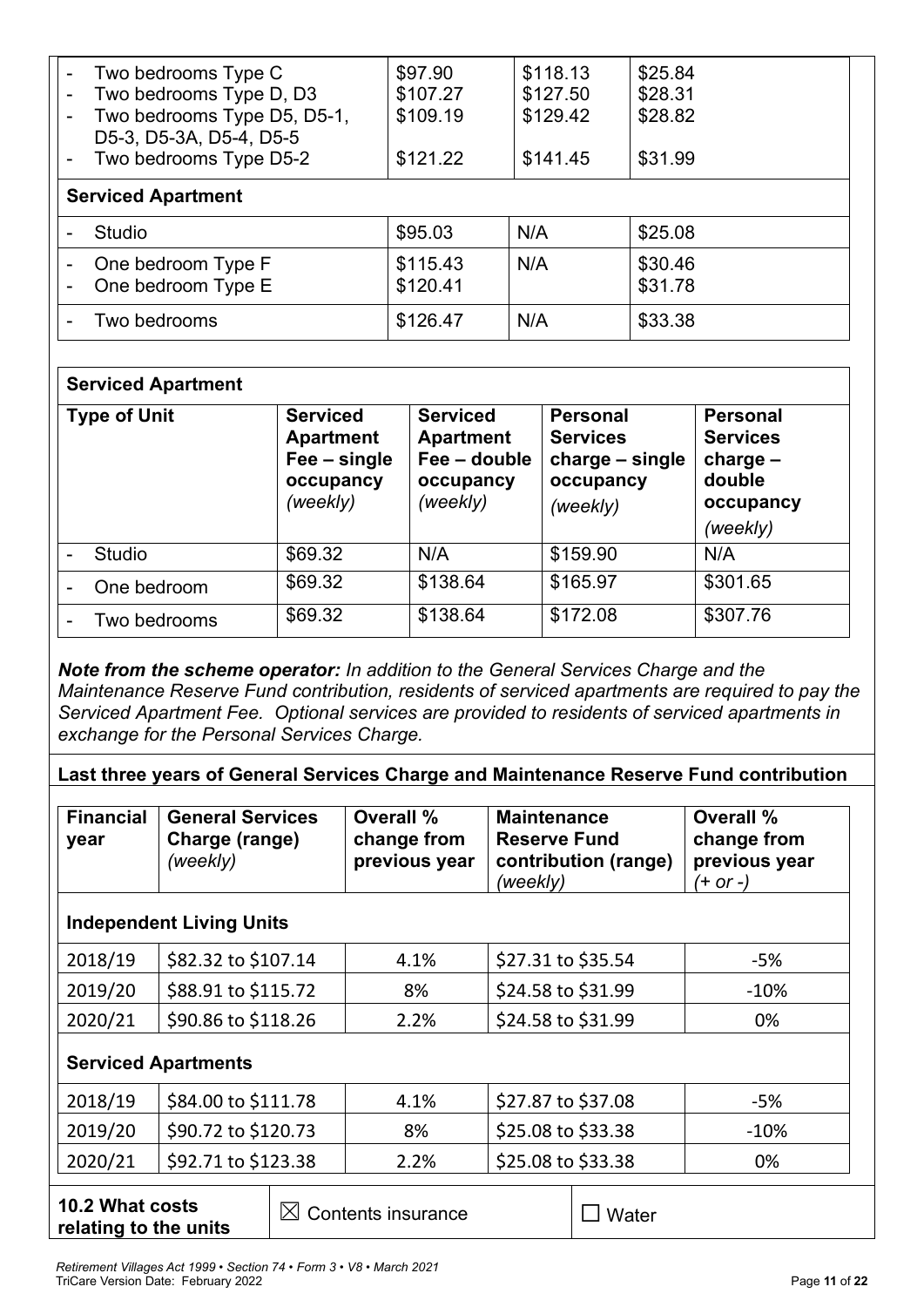| are not covered by the<br><b>General Services</b><br><b>Charge? (residents</b><br>will need to pay these<br>costs separately)                                                                                                 | $\Box$ Home insurance (freehold units<br>only)<br>$\boxtimes$ Electricity<br>$\boxtimes$ Gas                                                                                                                                                                                      | Telephone<br>$\boxtimes$<br>$\boxtimes$ Internet<br>$\boxtimes$ Pay TV<br>$\boxtimes$ Other: Fire brigade levy (if<br>applicable) and costs associated<br>with optional personal services (if<br>any) |  |
|-------------------------------------------------------------------------------------------------------------------------------------------------------------------------------------------------------------------------------|-----------------------------------------------------------------------------------------------------------------------------------------------------------------------------------------------------------------------------------------------------------------------------------|-------------------------------------------------------------------------------------------------------------------------------------------------------------------------------------------------------|--|
| 10.3 What other<br>ongoing or occasional<br>costs for repair,<br>maintenance and<br>replacement of items<br>in, on or attached to<br>the units are residents<br>responsible for and<br>pay for while residing<br>in the unit? | Unit fixtures<br>Unit fittings<br>Unit appliances<br>$\boxtimes$ None<br>Additional information<br><b>Note from the scheme operator:</b> The resident is responsible for any<br>accelerated damage to the unit's fixtures, fittings and appliances<br>(above fair wear and tear). |                                                                                                                                                                                                       |  |
| 10.4 Does the operator<br>offer a maintenance<br>service or help<br>residents arrange<br>repairs and<br>maintenance for their<br>unit?<br>If yes: provide details,                                                            | $\boxtimes$ Yes<br>$\Box$ No<br>Minor maintenance is available as an optional personal service. See<br>part 7.2 for further details.                                                                                                                                              |                                                                                                                                                                                                       |  |
| including any charges<br>for this service.                                                                                                                                                                                    |                                                                                                                                                                                                                                                                                   |                                                                                                                                                                                                       |  |
| Part 11 - Exit fees - when you leave the village                                                                                                                                                                              |                                                                                                                                                                                                                                                                                   |                                                                                                                                                                                                       |  |
|                                                                                                                                                                                                                               | A resident may have to pay an exit fee to the operator when they leave their unit or when the right<br>to reside in their unit is sold. This is also referred to as a 'deferred management fee' (DMF).                                                                            |                                                                                                                                                                                                       |  |
| 11.1 Do residents pay<br>an exit fee when they<br>permanently leave<br>their unit?                                                                                                                                            | $\boxtimes$ Yes – all new residents pay an exit fee but the way this is worked<br>out may vary depending on each resident's residence contract<br>$\Box$ No exit fee                                                                                                              | $\Box$ Yes – all residents pay an exit fee calculated using the same formula                                                                                                                          |  |
| If yes: list all exit fee<br>options that may apply                                                                                                                                                                           | $\Box$ Other                                                                                                                                                                                                                                                                      |                                                                                                                                                                                                       |  |
| to new contracts                                                                                                                                                                                                              | <b>Independent Living Unit</b>                                                                                                                                                                                                                                                    |                                                                                                                                                                                                       |  |
|                                                                                                                                                                                                                               | 5% of the Ingoing Purchase Price for each year of residence, up to a<br>maximum of 30% of the Ingoing Purchase Price (after six years).                                                                                                                                           |                                                                                                                                                                                                       |  |
|                                                                                                                                                                                                                               | <b>Serviced Apartment</b>                                                                                                                                                                                                                                                         |                                                                                                                                                                                                       |  |
|                                                                                                                                                                                                                               | 7.5% of the Ingoing Purchase Price for each year of residence, up to a<br>maximum of 30% of the Ingoing Purchase Price (after four years).                                                                                                                                        |                                                                                                                                                                                                       |  |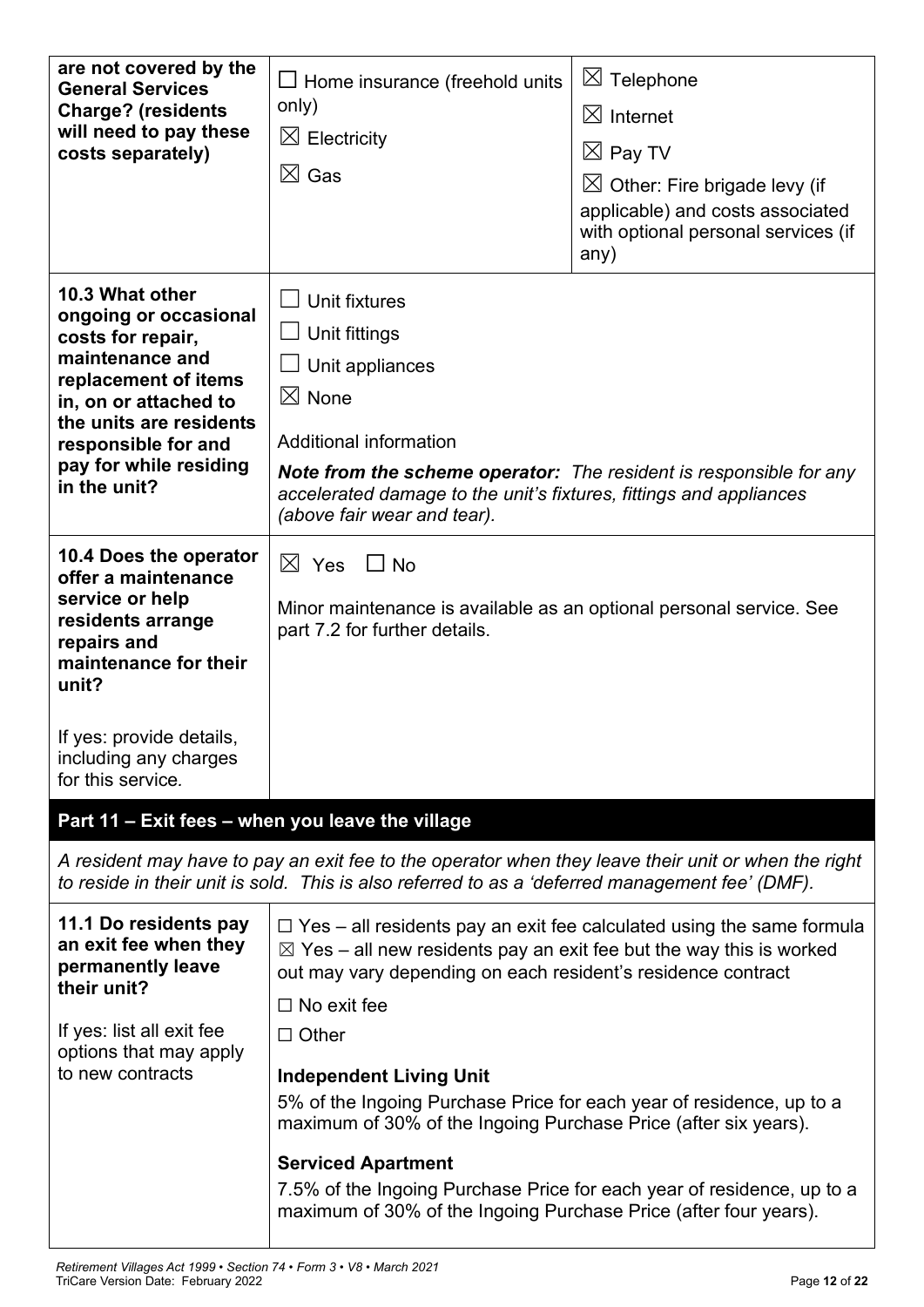|                                                                                                       | <b>Daily basis</b>                                                                                                                                                                                                                                                                                                                                                        |
|-------------------------------------------------------------------------------------------------------|---------------------------------------------------------------------------------------------------------------------------------------------------------------------------------------------------------------------------------------------------------------------------------------------------------------------------------------------------------------------------|
|                                                                                                       | All exit fees are calculated on a pro-rata daily basis for partial years of<br>residence.                                                                                                                                                                                                                                                                                 |
|                                                                                                       | Note from the scheme operator: For the purposes of calculating the<br>exit fee, the term 'Ingoing Purchase Price' has the definition given to<br>it in the Constitution of the scheme operator.<br>For further information, please refer to the Constitution of TriCare (Mt<br>Gravatt) Limited ACN 009 830 184 (referred throughout this document<br>as 'Constitution'). |
| Time period from<br>occupation of unit to<br>the date the resident<br>ceases to reside in the<br>unit | Exit fee calculation based on the Ingoing Purchase Price                                                                                                                                                                                                                                                                                                                  |
| <b>Independent Living Unit</b>                                                                        |                                                                                                                                                                                                                                                                                                                                                                           |
| 1 year                                                                                                | 5% of the Ingoing Purchase Price                                                                                                                                                                                                                                                                                                                                          |
| 2 years                                                                                               | 10% of the Ingoing Purchase Price                                                                                                                                                                                                                                                                                                                                         |
| 3 years                                                                                               | 15% of the Ingoing Purchase Price                                                                                                                                                                                                                                                                                                                                         |
| 4 years                                                                                               | 20% of the Ingoing Purchase Price                                                                                                                                                                                                                                                                                                                                         |
| 5 years                                                                                               | 25% of the Ingoing Purchase Price                                                                                                                                                                                                                                                                                                                                         |
| 6 years                                                                                               | 30% of the Ingoing Purchase Price                                                                                                                                                                                                                                                                                                                                         |
| 10 years                                                                                              | 30% of the Ingoing Purchase Price                                                                                                                                                                                                                                                                                                                                         |
| on a daily basis.                                                                                     | <b>Note:</b> if the period of occupation is not a whole number of years, the exit fee will be worked out                                                                                                                                                                                                                                                                  |
| residence.                                                                                            | The maximum (or capped) exit fee is 30% of the Ingoing Purchase Price after 6 years of                                                                                                                                                                                                                                                                                    |
|                                                                                                       | The minimum exit fee is 5% of the Ingoing Purchase Price x 1/365.                                                                                                                                                                                                                                                                                                         |
|                                                                                                       | Note from the scheme operator: The minimum exit fee is for 1 day of residence.                                                                                                                                                                                                                                                                                            |
| Time period from<br>occupation of unit to<br>the date the resident<br>ceases to reside in the<br>unit | Exit fee calculation based on the Ingoing Purchase Price                                                                                                                                                                                                                                                                                                                  |
| <b>Serviced Apartment</b>                                                                             |                                                                                                                                                                                                                                                                                                                                                                           |
| 1 year                                                                                                | 7.5% of the Ingoing Purchase Price                                                                                                                                                                                                                                                                                                                                        |
| 2 years                                                                                               | 15% of the Ingoing Purchase Price                                                                                                                                                                                                                                                                                                                                         |
| 3 years                                                                                               | 22.5% of the Ingoing Purchase Price                                                                                                                                                                                                                                                                                                                                       |
| 4 years                                                                                               | 30% of the Ingoing Purchase Price                                                                                                                                                                                                                                                                                                                                         |
| 5 years                                                                                               | 30% of the Ingoing Purchase Price                                                                                                                                                                                                                                                                                                                                         |
| 10 years                                                                                              | 30% of the Ingoing Purchase Price                                                                                                                                                                                                                                                                                                                                         |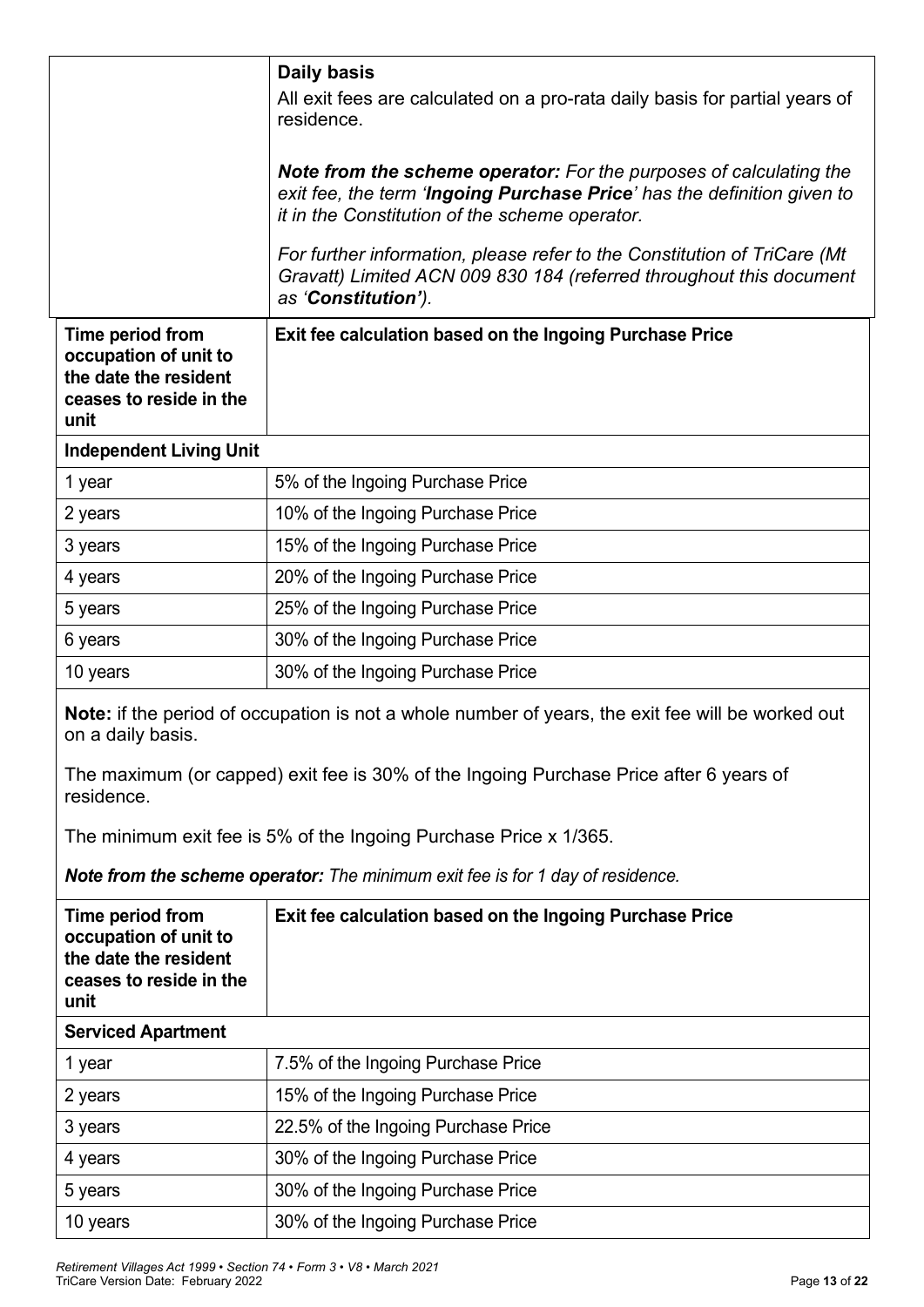**Note:** if the period of occupation is not a whole number of years, the exit fee will be worked out on a daily basis.

The maximum (or capped) exit fee is 30% of the Ingoing Purchase Price after 4 years of residence.

The minimum exit fee is 7.5% of the Ingoing Purchase Price x 1/365.

*Note from the scheme operator: The minimum exit fee is for 1 day of residence.*

| 11.2 What other exit<br>costs do residents                                                           | $\Box$ Sale costs for the unit                                                                                                                                                                                                                                                                                                                                                                                                                                                                                                                                                                                                                                                                                                                                                                                                                                   |  |  |
|------------------------------------------------------------------------------------------------------|------------------------------------------------------------------------------------------------------------------------------------------------------------------------------------------------------------------------------------------------------------------------------------------------------------------------------------------------------------------------------------------------------------------------------------------------------------------------------------------------------------------------------------------------------------------------------------------------------------------------------------------------------------------------------------------------------------------------------------------------------------------------------------------------------------------------------------------------------------------|--|--|
| need to pay or<br>contribute to?                                                                     | $\boxtimes$ Legal costs currently set at \$850.00 including GST<br>$\boxtimes$ Other costs: Titles Office registration fees for surrender of lease<br>(currently \$197.00), transmission application (where applicable)<br>(currently \$197.00) and record of death (where applicable) (currently<br>\$37.00); share of the costs of obtaining any valuations; the costs of<br>reinstatement work and renovation work; outstanding general services<br>charge, maintenance reserve fund contributions, personal services<br>charge and serviced apartment fee (where applicable); and any other<br>costs that the operator is permitted to recover under the Lease,<br>associated documents, residence contract or the Act.                                                                                                                                      |  |  |
|                                                                                                      | Part 12 - Reinstatement and renovation of the unit                                                                                                                                                                                                                                                                                                                                                                                                                                                                                                                                                                                                                                                                                                                                                                                                               |  |  |
| 12.1 Is the resident<br>responsible for<br>reinstatement of the<br>unit when they leave<br>the unit? | $\boxtimes$ Yes<br>$\Box$ No<br>Reinstatement work means replacements or repairs that are<br>reasonably necessary to return the unit to the same condition it was in<br>when the resident started occupation, apart from:<br>fair wear and tear; and<br>п<br>renovations and other changes to the condition of the unit carried<br>out with agreement of the resident and operator.<br>Fair wear and tear includes a reasonable amount of wear and tear<br>associated with the use of items commonly used in a retirement village.<br>However, a resident is responsible for the cost of replacing a capital<br>item of the retirement village if the resident deliberately damages the<br><i>item or causes accelerated wear.</i><br>Entry and exit inspections and reports are undertaken by the operator<br>and resident to assess the condition of the unit. |  |  |
| 12.2 Is the resident<br>responsible for<br>renovation of the unit<br>when they leave the<br>unit?    | $\boxtimes$ Yes, all residents pay (refer note below from the scheme operator)<br>% of any renovation costs (in same proportion as the share of<br>the capital gain on the sale of their unit)<br>Optional, only applies to residents who share in the capital gain on<br>the sale of their unit, and the resident pays % of any renovation<br>costs<br>$\Box$ No<br>Note from the scheme operator:                                                                                                                                                                                                                                                                                                                                                                                                                                                              |  |  |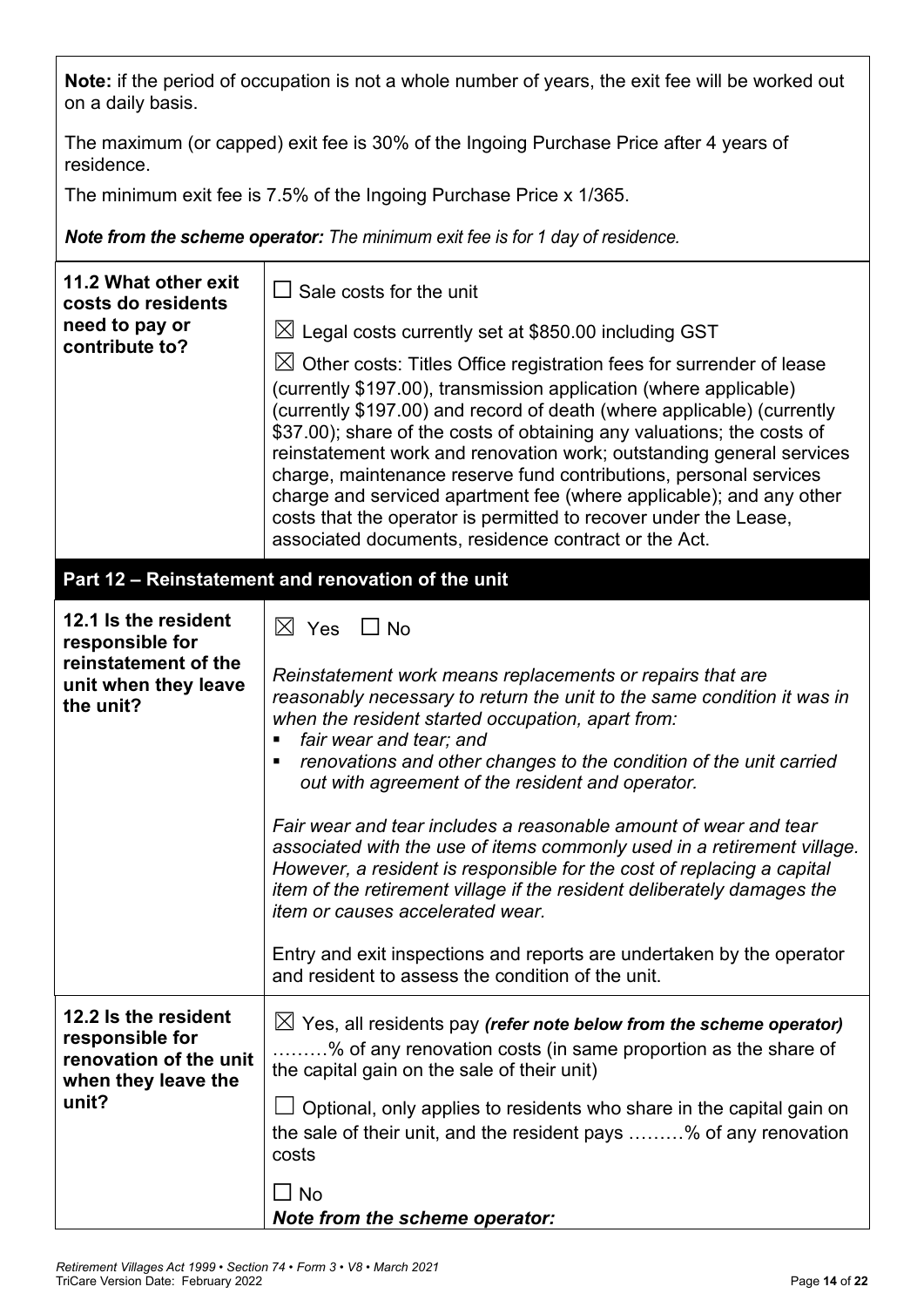|                                                                                                                                                 | Different renovation costs sharing will apply depending on whether the<br>resident exercises the Nil SOCAP Option (as defined in the<br>Constitution).                                                                                                                                                                                                                                                                                                                                                   |
|-------------------------------------------------------------------------------------------------------------------------------------------------|----------------------------------------------------------------------------------------------------------------------------------------------------------------------------------------------------------------------------------------------------------------------------------------------------------------------------------------------------------------------------------------------------------------------------------------------------------------------------------------------------------|
|                                                                                                                                                 | The key differences are:                                                                                                                                                                                                                                                                                                                                                                                                                                                                                 |
|                                                                                                                                                 | residents who exercise the Nil SOCAP Option pay 0% of any<br>renovation costs (in the same proportion as their share of any<br>capital appreciation on the sale of their unit).<br>residents who do not exercise the Nil SOCAP Option pay 50% of<br>any renovation costs (in the same proportion as their share of any<br>capital appreciation on the sale of their unit).                                                                                                                               |
|                                                                                                                                                 | Renovation means replacements or repairs other than reinstatement<br>work.<br>By law, the operator is responsible for the cost of any renovation work<br>on a former resident's unit, unless the residence contract provides for<br>the resident to share in the capital gain on the sale of the resident's<br>interest in the unit. Renovation costs are shared between the former<br>resident and operator in the same proportion as any capital gain is to<br>be shared under the residence contract. |
| Part 13- Capital gain or losses                                                                                                                 |                                                                                                                                                                                                                                                                                                                                                                                                                                                                                                          |
| 13.1 When the<br>resident's interest or<br>right to reside in the<br>unit is sold, does the<br>resident share in the<br>capital gain or capital | $\boxtimes$ Yes:<br>the resident's share of the capital gain is $%$ (refer note below from the<br>scheme operator)<br>the resident's share of the capital loss is % (refer note below from the<br>scheme operator)                                                                                                                                                                                                                                                                                       |
| loss on the resale of                                                                                                                           |                                                                                                                                                                                                                                                                                                                                                                                                                                                                                                          |
| their unit?                                                                                                                                     | OR is based on a formula                                                                                                                                                                                                                                                                                                                                                                                                                                                                                 |
|                                                                                                                                                 | $\Box$ Optional - residents can elect to share in a capital gain or loss                                                                                                                                                                                                                                                                                                                                                                                                                                 |
|                                                                                                                                                 | option<br>the resident's share of the<br>capital gain is %<br>capital loss is  %<br>the resident's share of the<br>OR is based on a formula<br>$\square$ No                                                                                                                                                                                                                                                                                                                                              |
|                                                                                                                                                 | Note from the scheme operator:<br>Different capital appreciation sharing will apply depending on whether<br>the resident exercises the Nil SOCAP Option (as defined in the<br>Constitution).                                                                                                                                                                                                                                                                                                             |
|                                                                                                                                                 | The key differences are:<br>for residents who exercise the Nil SOCAP Option, share of the<br>capital appreciation is 0%.<br>for residents who do not exercise the Nil SOCAP Option, share of<br>the capital appreciation is 50%                                                                                                                                                                                                                                                                          |
|                                                                                                                                                 | Different capital depreciation sharing will apply depending on whether<br>the resident exercises the Nil SOCAP Option (as defined in the<br>Constitution).                                                                                                                                                                                                                                                                                                                                               |
|                                                                                                                                                 | The key differences are:                                                                                                                                                                                                                                                                                                                                                                                                                                                                                 |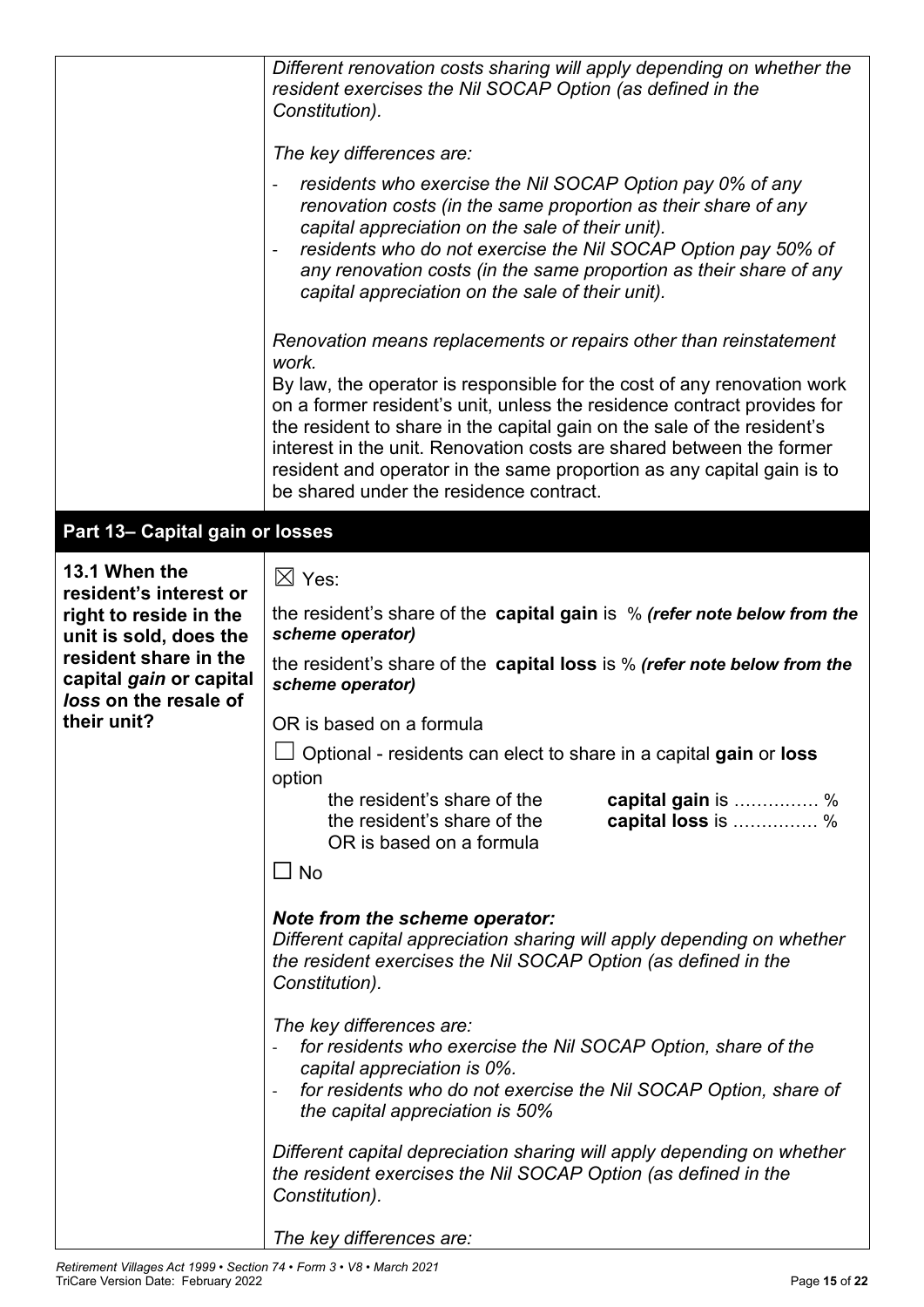|                                                | for residents who exercise the Nil SOCAP Option, share of the<br>capital depreciation is 0%.<br>for residents who do not exercise the Nil SOCAP Option, share of<br>$\qquad \qquad \blacksquare$<br>the capital depreciation is 50%                                                |  |  |  |
|------------------------------------------------|------------------------------------------------------------------------------------------------------------------------------------------------------------------------------------------------------------------------------------------------------------------------------------|--|--|--|
|                                                | Part 14 - Exit entitlement or buyback of freehold units                                                                                                                                                                                                                            |  |  |  |
| unit.                                          | An exit entitlement is the amount the operator may be required to pay the former resident under<br>a residence contract after the right to reside is terminated and the former resident has left the                                                                               |  |  |  |
| 14.1 How is the exit                           | Residents who elect the Nil SOCAP Option will receive:                                                                                                                                                                                                                             |  |  |  |
| entitlement which the<br>operator will pay the | 1. the amount of the ingoing purchase price paid by the resident (see                                                                                                                                                                                                              |  |  |  |
| resident worked out?                           | part 9)<br>Less as an offset:                                                                                                                                                                                                                                                      |  |  |  |
|                                                | 1. the exit fee (see part $11.1$ );                                                                                                                                                                                                                                                |  |  |  |
|                                                | 2. the costs of all reinstatement work (see part 12.1); and<br>3. any other fees and charges payable under the Lease, the<br>Constitution or associated documents (see part 11.2).                                                                                                 |  |  |  |
|                                                | Residents who do not elect the Nil SOCAP Option will receive:                                                                                                                                                                                                                      |  |  |  |
|                                                | 1. the amount of the ingoing purchase price paid by the resident (see                                                                                                                                                                                                              |  |  |  |
|                                                | part 9); and<br>2. an amount equivalent to 50% of the Capital Appreciation (referred                                                                                                                                                                                               |  |  |  |
|                                                | to in the Constitution as 'Capital Appreciation')<br>Less as an offset:                                                                                                                                                                                                            |  |  |  |
|                                                | 1. an amount equivalent to 50% of any Capital Depreciation (referred                                                                                                                                                                                                               |  |  |  |
|                                                | to in the Constitution as 'Capital Depreciation');<br>2. the exit fee (see part $11.1$ );                                                                                                                                                                                          |  |  |  |
|                                                | 3. the costs of all reinstatement work (see part 12.1);                                                                                                                                                                                                                            |  |  |  |
|                                                | 4. a proportion of renovation costs (see part 12.2); and                                                                                                                                                                                                                           |  |  |  |
|                                                | 5. any other fees and charges payable under the Lease, the<br>Constitution or associated documents (see part 11.2).                                                                                                                                                                |  |  |  |
|                                                |                                                                                                                                                                                                                                                                                    |  |  |  |
| 14.2 When is the exit<br>entitlement payable?  | By law, the operator must pay the exit entitlement to a former resident<br>on or before the <b>earliest</b> of the following days:                                                                                                                                                 |  |  |  |
|                                                | the day stated in the residence contract<br>п<br>- no date is stated in the residence contract                                                                                                                                                                                     |  |  |  |
|                                                | 14 days after the settlement of the sale of the right to reside in the<br>٠<br>unit to the next resident or the operator                                                                                                                                                           |  |  |  |
|                                                | 18 months after the termination date of the resident's right to reside<br>٠<br>under the residence contract, even if the unit has not been resold,<br>unless the operator has been granted an extension for payment by<br>the Queensland Civil and Administrative Tribunal (QCAT). |  |  |  |
|                                                | In addition, an operator is entitled to see probate or letters of<br>administration before paying the exit entitlement of a former resident<br>who has died.                                                                                                                       |  |  |  |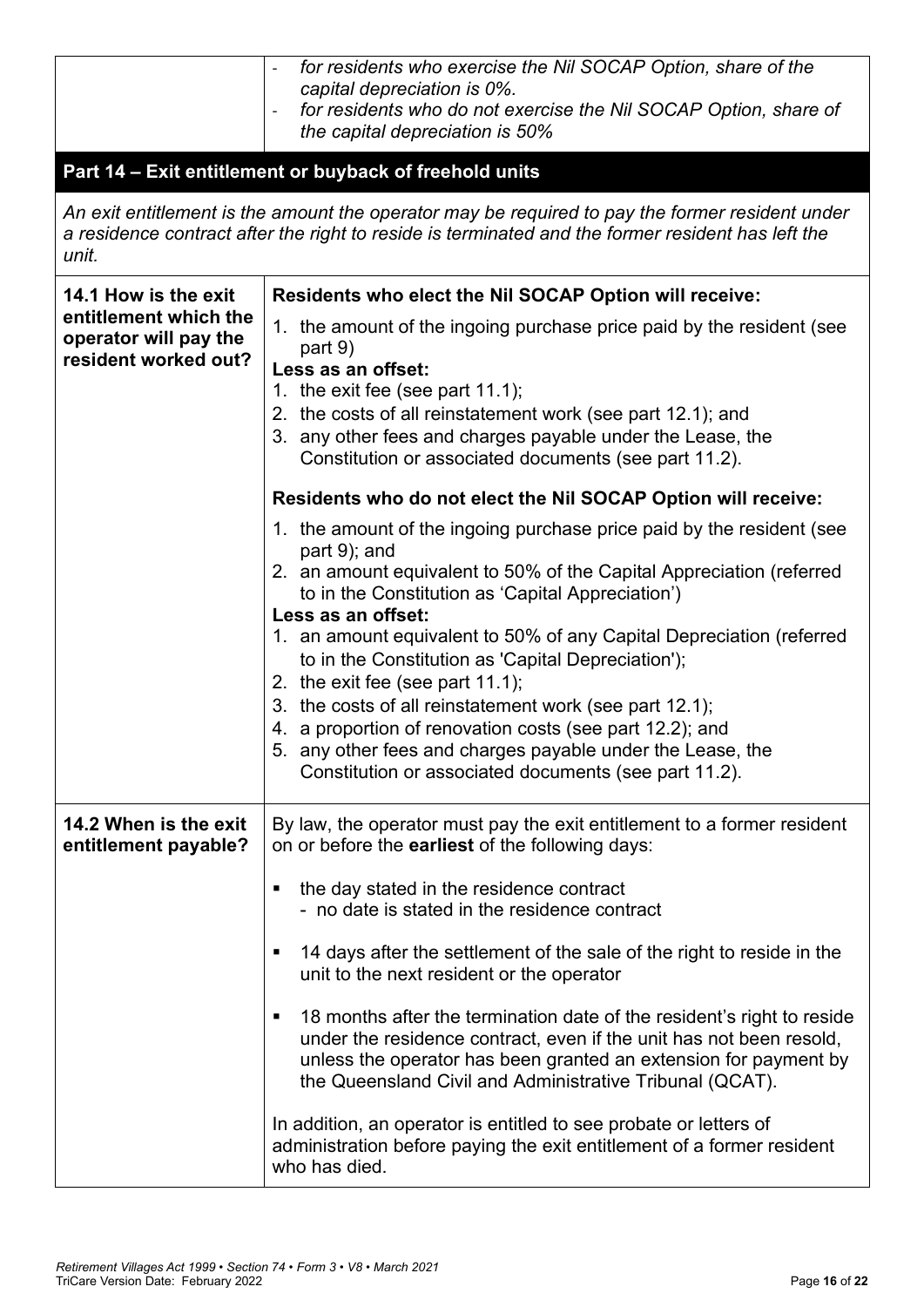| 14.3 What is the<br>turnover of units for<br>sale in the village?  | 2 Independent Living Units and 24 Serviced Apartments were vacant<br>as at the end of the last financial year                                                                                                                 |                                          |                                                                                                                                             |                                                                                                                                                                                                                   |
|--------------------------------------------------------------------|-------------------------------------------------------------------------------------------------------------------------------------------------------------------------------------------------------------------------------|------------------------------------------|---------------------------------------------------------------------------------------------------------------------------------------------|-------------------------------------------------------------------------------------------------------------------------------------------------------------------------------------------------------------------|
|                                                                    | 18 accommodation units (5 Independent Living Units and 13 Serviced<br>Apartments) were resold during the last financial year                                                                                                  |                                          |                                                                                                                                             |                                                                                                                                                                                                                   |
|                                                                    |                                                                                                                                                                                                                               | Unit over the last three financial years |                                                                                                                                             | 10 months was the average length of time to sell an Independent Living                                                                                                                                            |
|                                                                    |                                                                                                                                                                                                                               |                                          | Note from the scheme operator: 16 months was the average length<br>of time to sell a Serviced Apartment over the last three financial years |                                                                                                                                                                                                                   |
| Part 15 - Financial management of the village                      |                                                                                                                                                                                                                               |                                          |                                                                                                                                             |                                                                                                                                                                                                                   |
| 15.1 What is the                                                   |                                                                                                                                                                                                                               |                                          | General Services Charges Fund for the last 3 years                                                                                          |                                                                                                                                                                                                                   |
| financial status for<br>the funds that the<br>operator is required | Financial<br>Year                                                                                                                                                                                                             | Deficit/<br><b>Surplus</b>               | <b>Balance</b>                                                                                                                              | Change from<br>previous year                                                                                                                                                                                      |
| to maintain under the<br><b>Retirement Villages</b>                | 2018/19                                                                                                                                                                                                                       | $-$ \$21,769 deficit                     | \$7,101                                                                                                                                     | 2.6%                                                                                                                                                                                                              |
| Act 1999?                                                          | 2019/20                                                                                                                                                                                                                       | -\$27,098 deficit                        | \$34,205                                                                                                                                    | 5.9%                                                                                                                                                                                                              |
|                                                                    | 2020/21                                                                                                                                                                                                                       | $$1,491$ surplus                         | \$35,696                                                                                                                                    | 2.2%                                                                                                                                                                                                              |
|                                                                    | Note from the scheme operator: The Total general service<br>charges collected for the financial year includes the Serviced<br><b>Apartment fee</b>                                                                            |                                          |                                                                                                                                             |                                                                                                                                                                                                                   |
|                                                                    | Balance of General Services Charges Fund for<br>last financial year OR last quarter if no full<br>financial year available                                                                                                    |                                          |                                                                                                                                             | \$35,696<br>as at 30 June<br>2021                                                                                                                                                                                 |
|                                                                    | Balance of Maintenance Reserve Fund for last<br>\$587,465<br>financial year OR last quarter if no full financial<br>2021<br>year available                                                                                    |                                          |                                                                                                                                             | as at 30 June                                                                                                                                                                                                     |
|                                                                    | Balance of Capital Replacement Fund for the<br>last financial year OR last quarter if no full<br>financial year available                                                                                                     |                                          |                                                                                                                                             | \$399,123<br>as at 30 June<br>2021                                                                                                                                                                                |
|                                                                    | Percentage of a resident ingoing contribution<br>applied to the Capital Replacement Fund                                                                                                                                      | 1% of the<br>Ingoing                     |                                                                                                                                             |                                                                                                                                                                                                                   |
|                                                                    | The operator pays a percentage of a resident's<br>ingoing contribution, as determined by a quantity<br>surveyor's report, to the Capital Replacement<br>Fund. This fund is used for replacing the village's<br>capital items. |                                          |                                                                                                                                             | <b>Purchase Price</b><br>for each exit fee<br>accrual year for<br>the resident's<br>unit, plus (for<br>residents of<br><b>Serviced</b><br>Apartments) a<br>further 1% of<br>the Ingoing<br><b>Purchase Price.</b> |
|                                                                    | OR                                                                                                                                                                                                                            | the village is not yet operating.        |                                                                                                                                             |                                                                                                                                                                                                                   |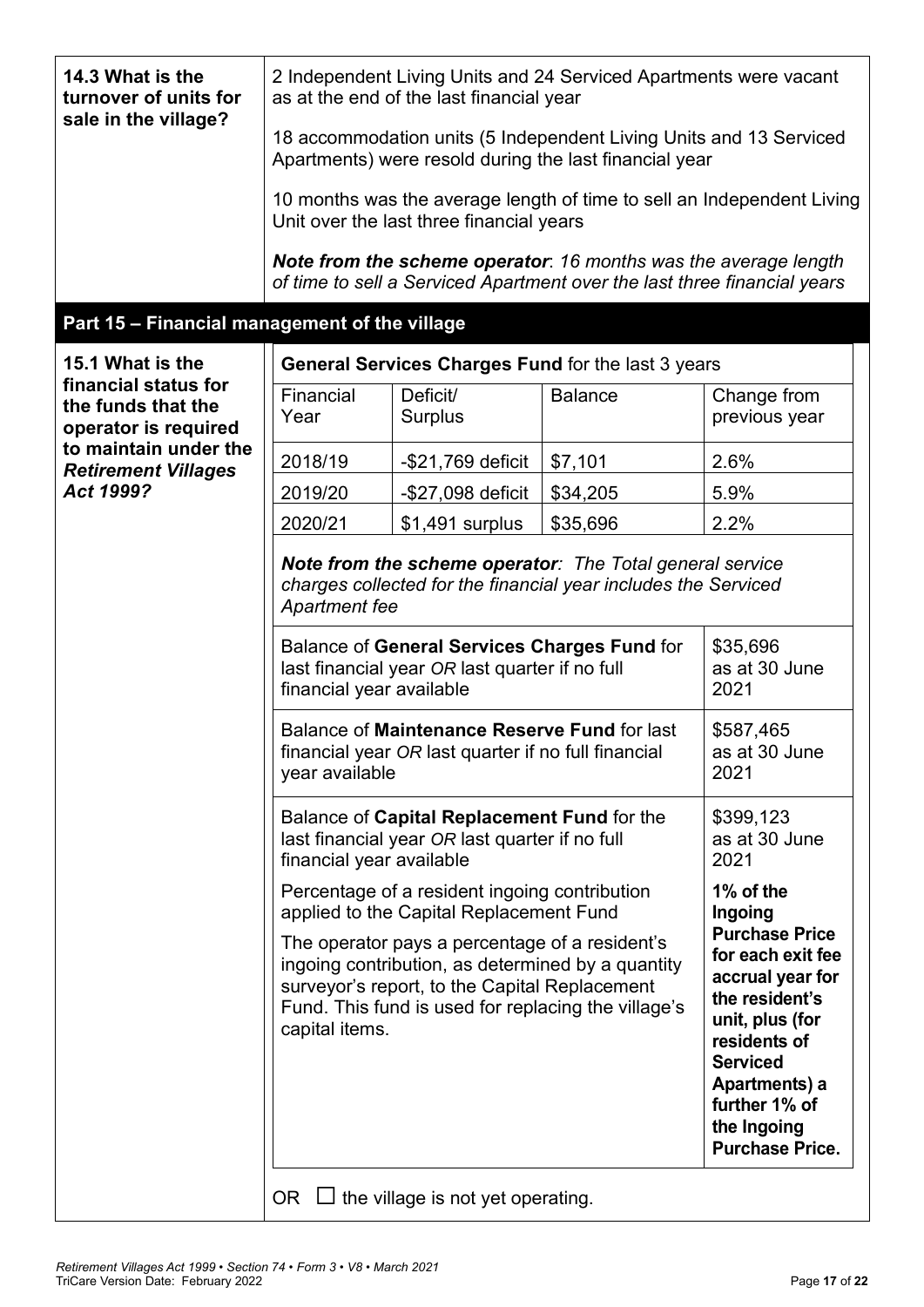# **Part 16 – Insurance**

The village operator must take out general insurance, to full replacement value, for the retirement village, including for:

- communal facilities; and
- the accommodation units, other than accommodation units owned by residents.

Residents contribute towards the cost of this insurance as part of the General Services Charge.

| 16.1 Is the resident<br>responsible for<br>arranging any<br>insurance cover?<br>If yes, the resident is<br>responsible for these<br>insurance policies: | $\boxtimes$ Yes<br>$\Box$ No<br>Contents insurance (for the resident's property in the unit)<br>п<br>Public liability insurance (for incidents occurring in the resident's<br>Е<br>unit including service providers and contractors)<br>Third-party insurance (for the resident's motor vehicles or mobility<br>$\blacksquare$<br>devices)                                                                                                                                                                                                                                                                                                                                                                                                                                                                                                                                                                                                                                                    |
|---------------------------------------------------------------------------------------------------------------------------------------------------------|-----------------------------------------------------------------------------------------------------------------------------------------------------------------------------------------------------------------------------------------------------------------------------------------------------------------------------------------------------------------------------------------------------------------------------------------------------------------------------------------------------------------------------------------------------------------------------------------------------------------------------------------------------------------------------------------------------------------------------------------------------------------------------------------------------------------------------------------------------------------------------------------------------------------------------------------------------------------------------------------------|
| Part 17 - Living in the village                                                                                                                         |                                                                                                                                                                                                                                                                                                                                                                                                                                                                                                                                                                                                                                                                                                                                                                                                                                                                                                                                                                                               |
| Trial or settling in period in the village                                                                                                              |                                                                                                                                                                                                                                                                                                                                                                                                                                                                                                                                                                                                                                                                                                                                                                                                                                                                                                                                                                                               |
| 17.1 Does the village                                                                                                                                   | $\Box$ Yes<br>$\boxtimes$ No                                                                                                                                                                                                                                                                                                                                                                                                                                                                                                                                                                                                                                                                                                                                                                                                                                                                                                                                                                  |
| offer prospective<br>residents a trial                                                                                                                  | Note from the scheme operator:                                                                                                                                                                                                                                                                                                                                                                                                                                                                                                                                                                                                                                                                                                                                                                                                                                                                                                                                                                |
| period or a settling in                                                                                                                                 | Residents have a 6 month Money Back Guarantee:                                                                                                                                                                                                                                                                                                                                                                                                                                                                                                                                                                                                                                                                                                                                                                                                                                                                                                                                                |
| period in the village?                                                                                                                                  | Residents must occupy the unit for a continuous period of 6<br>п<br>months.<br>It only applies if the resident is genuinely dissatisfied with the<br>п<br>lifestyle offered by the village and cannot be relied upon in<br>circumstances where the resident's health needs change.<br>Notice must be given by the resident terminating under the Money<br>п<br>Back Guarantee no earlier than 6 months and no later than 7<br>months after settlement.<br>If the lease is terminated under the Money Back Guarantee:<br>п<br>no exit fee is payable by the resident<br>the Ingoing Purchase Price (being the sum of the Lease<br>۰<br>Purchase Price and the Share Price paid by the resident) will be<br>refunded to the resident less the relevant deductions within 30<br>days of the date the lease is terminated<br>the resident remains responsible for any reinstatement,<br>renovation, and surrender of lease costs which will be set off<br>from any amounts repaid to the resident |
|                                                                                                                                                         | Full details of the Money Back Guarantee are contained in the Share<br>Application                                                                                                                                                                                                                                                                                                                                                                                                                                                                                                                                                                                                                                                                                                                                                                                                                                                                                                            |
| <b>Pets</b>                                                                                                                                             |                                                                                                                                                                                                                                                                                                                                                                                                                                                                                                                                                                                                                                                                                                                                                                                                                                                                                                                                                                                               |
| 17.2 Are residents<br>allowed to keep<br>pets?                                                                                                          | $\boxtimes$ Yes<br><b>No</b><br>Existing pets are welcome, subject to the scheme operator's prior<br>consent. Specific restrictions in connection with pet ownership are                                                                                                                                                                                                                                                                                                                                                                                                                                                                                                                                                                                                                                                                                                                                                                                                                      |
| If yes: specify any<br>restrictions or                                                                                                                  | available from village management.                                                                                                                                                                                                                                                                                                                                                                                                                                                                                                                                                                                                                                                                                                                                                                                                                                                                                                                                                            |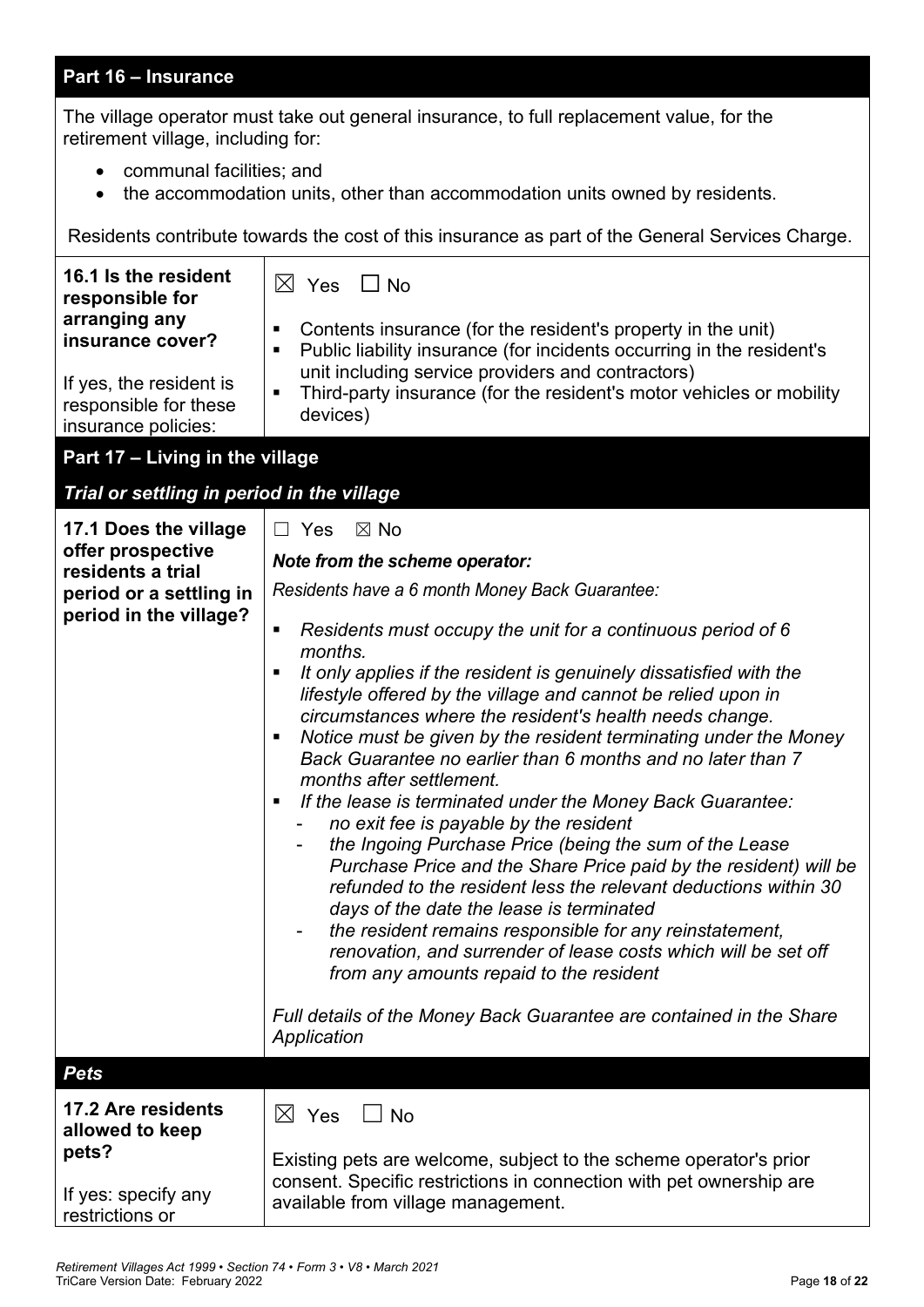| conditions on pet<br>ownership                                                                                                                                                                                                                         |                                                                                                                                                                                                                                                                                                                                                                                                               |  |
|--------------------------------------------------------------------------------------------------------------------------------------------------------------------------------------------------------------------------------------------------------|---------------------------------------------------------------------------------------------------------------------------------------------------------------------------------------------------------------------------------------------------------------------------------------------------------------------------------------------------------------------------------------------------------------|--|
| <b>Visitors</b>                                                                                                                                                                                                                                        |                                                                                                                                                                                                                                                                                                                                                                                                               |  |
| 17.3 Are there<br>restrictions on<br>visitors staying with<br>residents or visiting?<br>If yes: specify any<br>restrictions or<br>conditions on visitors<br>(e.g. length of stay,<br>arrange with manager)<br><b>Village by-laws and village rules</b> | $\boxtimes$ Yes $\Box$ No<br>Visitors may stay for a maximum period of two (2) weeks without<br>٠<br>approval. Any longer periods require consent from the scheme<br>operator.<br>Relatives and friends cannot occupy the unit if the resident is not in<br>٠<br>occupation without the approval of the scheme operator.                                                                                      |  |
| 17.4 Does the village<br>have village by-laws?                                                                                                                                                                                                         | $\boxtimes$ No<br>$\Box$ Yes<br>By law, residents may, by special resolution at a residents meeting and<br>with the agreement of the operator, make, change or revoke by-laws<br>for the village.<br>Note: See notice at end of document regarding inspection of village<br>by-laws                                                                                                                           |  |
| 17.5 Does the<br>operator have other<br>rules for the village.                                                                                                                                                                                         | $\boxtimes$ Yes<br>$\Box$ No<br>If yes: Rules may be made available on request                                                                                                                                                                                                                                                                                                                                |  |
| <b>Resident input</b>                                                                                                                                                                                                                                  |                                                                                                                                                                                                                                                                                                                                                                                                               |  |
| 17.6 Does the village<br>have a residents<br>committee<br>established under<br>the Retirement<br><b>Villages Act 1999?</b>                                                                                                                             | $\boxtimes$<br>Yes<br>No<br>By law, residents are entitled to elect and form a residents committee<br>to deal with the operator on behalf of residents about the day-to-day<br>running of the village and any complaints or proposals raised by<br>residents.<br>You may like to ask the village manager about an opportunity to talk<br>with members of the resident committee about living in this village. |  |
| <b>Part 18 - Accreditation</b>                                                                                                                                                                                                                         |                                                                                                                                                                                                                                                                                                                                                                                                               |  |
| 18.1 Is the village<br>voluntarily<br>accredited through<br>an industry-based<br>accreditation<br>scheme?                                                                                                                                              | $\boxtimes$ No, village is not accredited<br>$\Box$ Yes, village is voluntarily accredited through:<br>Note: Retirement village accreditation schemes are industry-based schemes. The Retirement                                                                                                                                                                                                              |  |
| Villages Act 1999 does not establish an accreditation scheme or standards for retirement<br>villages.                                                                                                                                                  |                                                                                                                                                                                                                                                                                                                                                                                                               |  |

**Part 19 – Waiting list**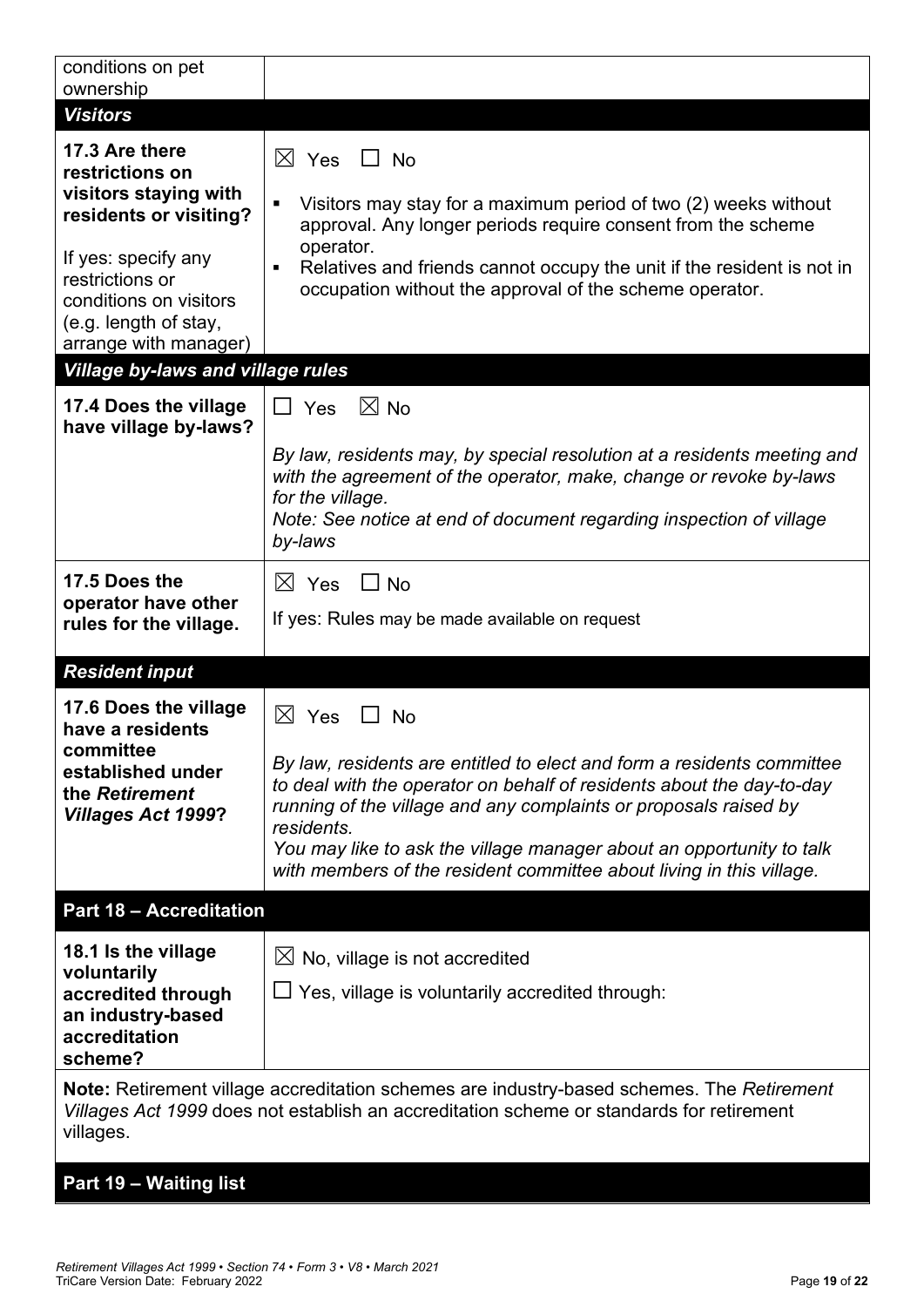| 19.1 Does the village<br>maintain a waiting<br>list for entry? | $\boxtimes$ Yes<br>$\Box$ No                                                                                                                                                                                                                                                                                                                                                                                                                           |  |  |
|----------------------------------------------------------------|--------------------------------------------------------------------------------------------------------------------------------------------------------------------------------------------------------------------------------------------------------------------------------------------------------------------------------------------------------------------------------------------------------------------------------------------------------|--|--|
| If yes,                                                        | $\boxtimes$ No fee                                                                                                                                                                                                                                                                                                                                                                                                                                     |  |  |
| what is the fee to                                             |                                                                                                                                                                                                                                                                                                                                                                                                                                                        |  |  |
| join the waiting list?                                         | $\Box$ Fee of \$ which is                                                                                                                                                                                                                                                                                                                                                                                                                              |  |  |
|                                                                | $\Box$ refundable on entry to the village                                                                                                                                                                                                                                                                                                                                                                                                              |  |  |
|                                                                | non-refundable                                                                                                                                                                                                                                                                                                                                                                                                                                         |  |  |
| <b>Access to documents</b>                                     |                                                                                                                                                                                                                                                                                                                                                                                                                                                        |  |  |
| least seven days after the request is given).<br>$\boxtimes$   | The following operational documents are held by the retirement village scheme operator<br>and a prospective resident or resident may make a written request to the operator to<br>inspect or take a copy of these documents free of charge. The operator must comply with<br>the request by the date stated by the prospective resident or resident (which must be at<br>Certificate of registration for the retirement village scheme                 |  |  |
| $\boxtimes$                                                    | Certificate of title or current title search for the retirement village land                                                                                                                                                                                                                                                                                                                                                                           |  |  |
| $\boxtimes$<br>Village site plan                               |                                                                                                                                                                                                                                                                                                                                                                                                                                                        |  |  |
| $\boxtimes$                                                    | Plans showing the location, floor plan or dimensions of accommodation units in the village                                                                                                                                                                                                                                                                                                                                                             |  |  |
| $\Box$                                                         | Plans of any units or facilities under construction                                                                                                                                                                                                                                                                                                                                                                                                    |  |  |
| $\Box$                                                         | Development or planning approvals for any further development of the village                                                                                                                                                                                                                                                                                                                                                                           |  |  |
| $\Box$                                                         | An approved redevelopment plan for the village under the Retirement Villages Act                                                                                                                                                                                                                                                                                                                                                                       |  |  |
| $\Box$                                                         | An approved transition plan for the village                                                                                                                                                                                                                                                                                                                                                                                                            |  |  |
| $\Box$                                                         | An approved closure plan for the village                                                                                                                                                                                                                                                                                                                                                                                                               |  |  |
| $\boxtimes$<br>of the retirement village                       | The annual financial statements and report presented to the previous annual meeting                                                                                                                                                                                                                                                                                                                                                                    |  |  |
| $\boxtimes$                                                    | Statements of the balance of the capital replacement fund, or maintenance reserve fund<br>or general services charges fund (or income and expenditure for general services) at the<br>end of the previous three financial years of the retirement village                                                                                                                                                                                              |  |  |
| $\Box$                                                         | Statements of the balance of any Body Corporate administrative fund or sinking fund at<br>the end of the previous three years of the retirement village                                                                                                                                                                                                                                                                                                |  |  |
| $\boxtimes$                                                    | Examples of contracts that residents may have to enter into                                                                                                                                                                                                                                                                                                                                                                                            |  |  |
| Village dispute resolution process<br>$\boxtimes$              |                                                                                                                                                                                                                                                                                                                                                                                                                                                        |  |  |
| $\Box$<br>Village by-laws                                      |                                                                                                                                                                                                                                                                                                                                                                                                                                                        |  |  |
| $\boxtimes$                                                    | Village insurance policies and certificates of currency                                                                                                                                                                                                                                                                                                                                                                                                |  |  |
| $\boxtimes$                                                    | A current public information document (PID) continued in effect under section 237I of the                                                                                                                                                                                                                                                                                                                                                              |  |  |
|                                                                | Act (this applies to existing residence contracts)                                                                                                                                                                                                                                                                                                                                                                                                     |  |  |
|                                                                | Note from the scheme operator: the above list of documents is subject to change from time to<br>time. Copies of the Constitution of the scheme operator being TriCare (Mt Gravatt) Limited ACN<br>009 830 184, the Lease, Share Application to purchase Preference Shares in the scheme<br>operator and the pet policy conditions agreement referred to in this Village Comparison<br>Document are also available from the village manager on request. |  |  |

*An example request form containing all the necessary information you must include in your request is available on the Department of Communities, Housing and Digital Economy website.*

# **Further Information**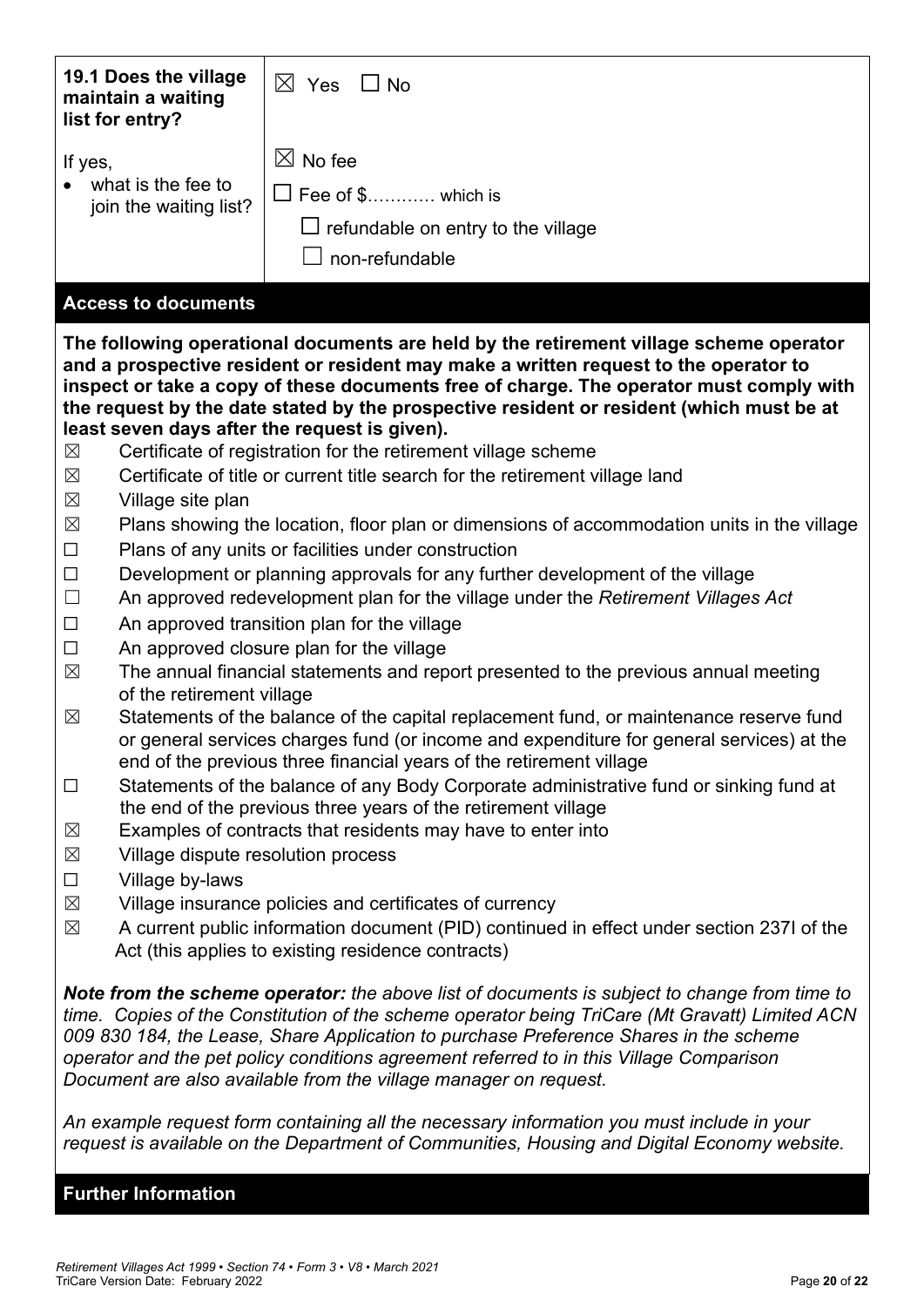If you would like more information, contact the Department of Communities, Housing and Digital Economy on 13 QGOV (13 74 68) or visit our website at **www.chde.qld.gov.au**

# **General Information**

General information and fact sheets on retirement villages: www.qld.gov.au/retirementvillages For more information on retirement villages and other seniors living options: www.qld.gov.au/seniorsliving

# **Regulatory Services, Department of Communities, Housing and Digital Economy**

Regulatory Services administers the *Retirement Villages Act 1999*. This includes investigating complaints and alleged breaches of the Act. Department of Communities, Housing and Digital Economy GPO Box 690, Brisbane, QLD 4001 Phone: 07 3008 3450 Email: regulatoryservices@hpw.qld.gov.au Website: www.chde.qld.gov.au/housing

# **Queensland Retirement Village and Park Advice Service (QRVPAS)**

Specialist service providing free information and legal assistance for residents and prospective residents of retirement villages and manufactured home parks in Queensland. Caxton Legal Centre Inc. 1 Manning Street, South Brisbane, QLD 4101 Phone: 07 3214 6333 Email: caxton@caxton.org.au Website: www.caxton.org.au

# **Department of Human Services (Australian Government)**

Information on planning for retirement and how moving into a retirement village can affect your pension Phone: 132 300 Website: www.humanservices.gov.au/individuals/subjects/age-pension-and-planning-yourretirement

# **Seniors Legal and Support Service**

These centres provide free legal and support services for seniors concerned about elder abuse, mistreatment or financial exploitation.

Caxton Legal Centre Inc. 1 Manning Street, South Brisbane, QLD 4101 Phone: 07 3214 6333 Email: caxton@caxton.org.au Website: https://caxton.org.au

# **Queensland Law Society**

Find a solicitor Law Society House 179 Ann Street, Brisbane, QLD 4000 Phone: 1300 367 757 Email: info@qls.com.au Website: www.qls.com.au

# **Queensland Civil and Administrative Tribunal (QCAT**)

This independent decision-making body helps resolve disputes and reviews administrative decisions. GPO Box 1639, Brisbane, QLD 4001 Phone: 1300 753 228 Email: enquiries@qcat.qld.gov.au Website: www.qcat.qld.gov.au

# **Department of Justice and Attorney-General**